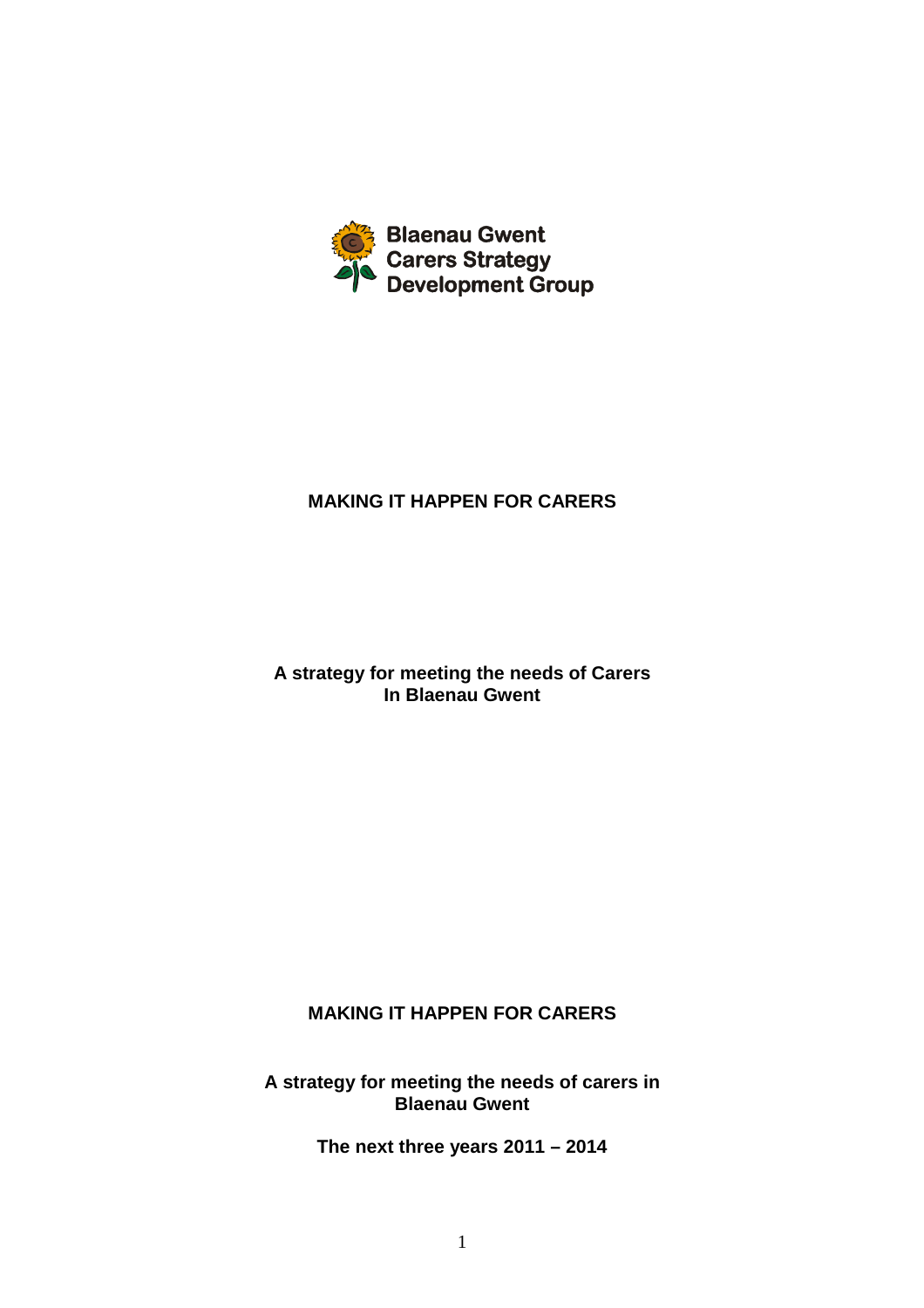| <b>CONTENTS:</b> |                                                                                                                                                                                                                                             | Page No                                                                    |
|------------------|---------------------------------------------------------------------------------------------------------------------------------------------------------------------------------------------------------------------------------------------|----------------------------------------------------------------------------|
| п                | Introduction - Who does the strategy cover                                                                                                                                                                                                  | $3 - 4$                                                                    |
| п                | <b>Statutory Responsibilities</b>                                                                                                                                                                                                           | $4 - 7$                                                                    |
| п                | Background                                                                                                                                                                                                                                  | $7 - 8$                                                                    |
|                  | <b>Outcome Indicators</b>                                                                                                                                                                                                                   | 9                                                                          |
| п                | The five identified priorities                                                                                                                                                                                                              | $9 - 11$                                                                   |
|                  | The proposed service model and the six key actions<br>Information/advice/guidance/identification<br>Advocacy/Befriending<br>п<br>Training for carers/professionals<br>Signposting<br>ш<br><b>Service Provision</b><br><b>Carers Network</b> | $11 - 14$<br>$15 - 16$<br>$17 - 19$<br>$19 - 21$<br>$21 - 22$<br>$22 - 23$ |
|                  | Membership of Blaenau Gwent Carers Group                                                                                                                                                                                                    | 24                                                                         |

## **Appendices:**

Appendix 1 – Proposed service model Appendix 2 – Carers Pathway Appendix 3 – Carers UK good practice guide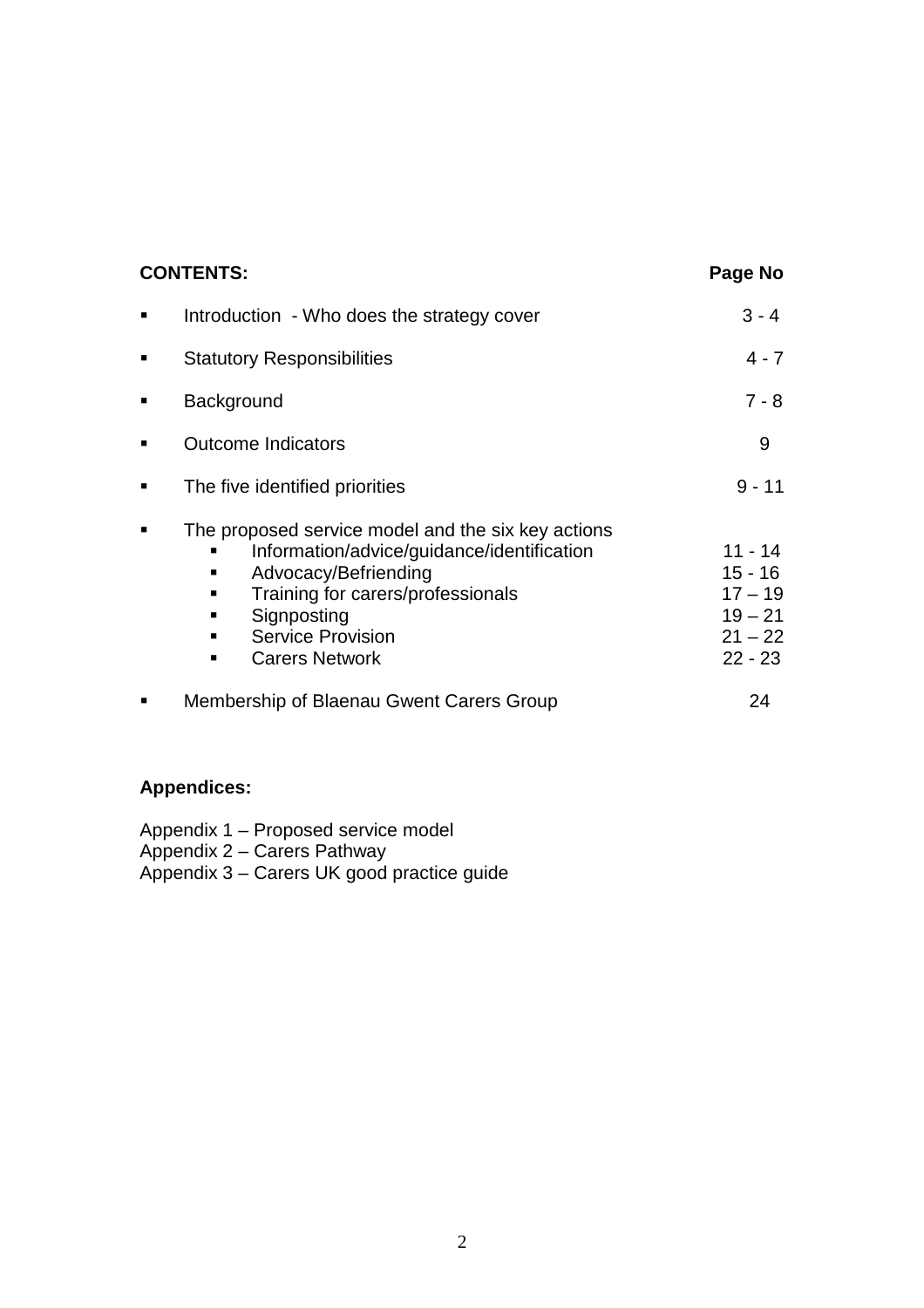## **INTRODUCTION - WHO DOES THE STRATEGY COVER?**

Carers play a vital role in our community by looking after those who are in ill health, disabled, vulnerable or frail. It is acknowledged that carers often provide unpaid care by looking after an ill, frail or disabled family member, friend or partner.

#### **Who is a carer?**

A carer is anyone who provides a great deal of care on a regular basis for a member of their family or a friend – but is not employed to do so. Carers don't choose to become carers, it happens out of a feeling of duty and they do it because of an overwhelming concern and compassion for the person they care for. Many carers do not consider themselves to be a carer, they are just looking after their mother, son, or best friend, just getting on with it and doing what anyone else would in the same situation.

A carer is someone who provides help and support to someone who could not manage without their help. This could be due to age, physical or mental illness, addiction or disability.

## **Young Carers**

A young carer is a child or young person under the age of 18 carrying out significant caring tasks and assuming a level of responsibility for another person, which would normally be taken by an adult.

Young carers are children who care for a parent, grandparent or sibling who has some form of illness or disability**.** Young carers face serious caring responsibilities and the physical and emotional strain is sometimes very demanding. As well as the daily tasks completed for their parents such as housework, cooking and bathing, young carers live with the added pressure of school and often, a lack of understanding of the role they play from their contemporaries.

As a carer you may be able to get extra help both for yourself and the person you care for.

## **Carer's assessment**

Any carer providing regular and substantial care is entitled to an assessment of their needs by Blaenau Gwent County Borough Council Adult Services Department. The Carer's Assessment is an interview or a series of interviews with the carer, to see what help the carer may need to be able to go on looking after the person being 'cared for'. It gives the carer the opportunity to think about themselves and what is needed.

#### **Local perspective for supporting carers**

The overall aim of this local carers' strategy is to recognise the immense value that carers provide in the care of others and put simply, 'to aim to offer appropriate support to improve the lives of carers'. Supporting this is the aim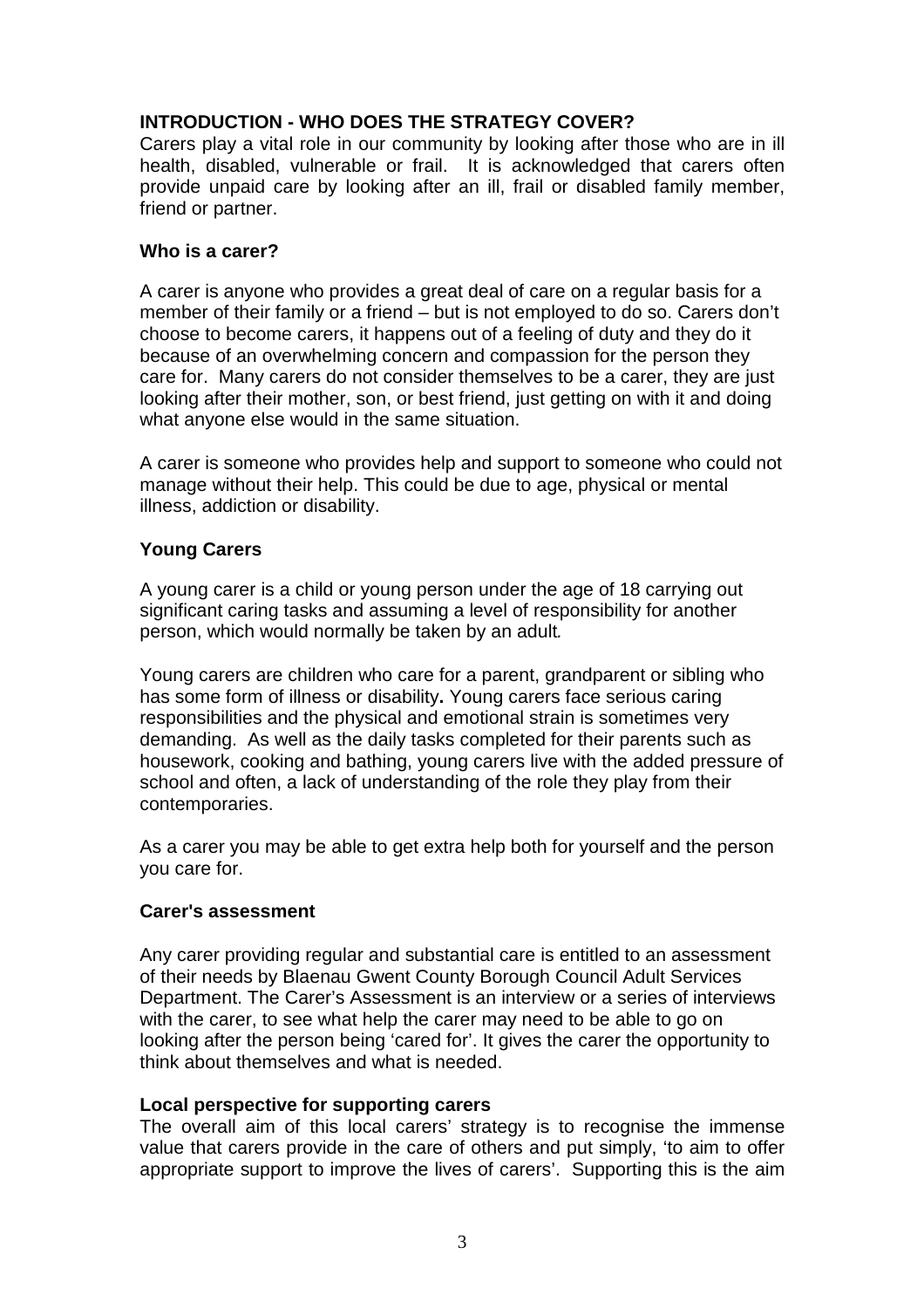to ensure that, wherever possible, services provided are responsive to individual needs and circumstances, and appropriate to the needs of the person cared for. Additionally, that the commitments offered within this document 'fit' with recent, current and future national strategic directives.

### **National perspective**

The previous Government's National Carers Strategy – Carers at the heart of  $21<sup>st</sup>$  century families and communities – was published in June 2008. It set out a vision that by 2018:

**"Carers will be universally recognised and valued as being fundamental to strong families and stable communities. Support will be tailored to meet individuals' needs, enabling carers to maintain a balance between their caring responsibilities and a life outside caring, while enabling the person they support to be a full and equal citizen."** 

The outcomes identified for 2018, as set out in the strategic vision of the National Carers Strategy, are:

- Carers will be respected as expert care partners and will have access to the integrated and personalised services they need to support them in their caring role
- Carers will be able to have a life of their own alongside their caring role
- Carers will be supported so that they are not forced into financial hardship by their caring role
- Carers will be supported to stay mentally and physically well and treated with dignity
- Children and young people will be protected from inappropriate caring and have the support they need to learn, develop and thrive, to enjoy positive childhoods and to achieve against all the Every Child Matters outcomes.

#### **STATUTORY RESPONSIBILITIES**

Blaenau Gwent recognises the contribution made by family carers to the long-term care of vulnerable people and offers information, support and services, to enable them to continue to provide this care for as long as they wish. We are committed to the principles embodied in the Carers Charter and will meet the stated needs in the soon to be developed Carers Strategy.

#### **Complaints**

Blaenau Gwent County Borough Council, Social Service Department, operates a formal "Complaints Procedure" and any individual who believes they have cause to complain about the service offered/provided, or the time it is taking to secure the service they believe they need, **has a right** to make a formal complaint to the "Complaints Officer" who is based at Anvil Court, Church Street, Abertillery NP13 1DB (Telephone 01495 355264). The complainant is expected to set out the nature of their complaint which should identify why the complainant is dissatisfied or suggestions of how the service could be improved.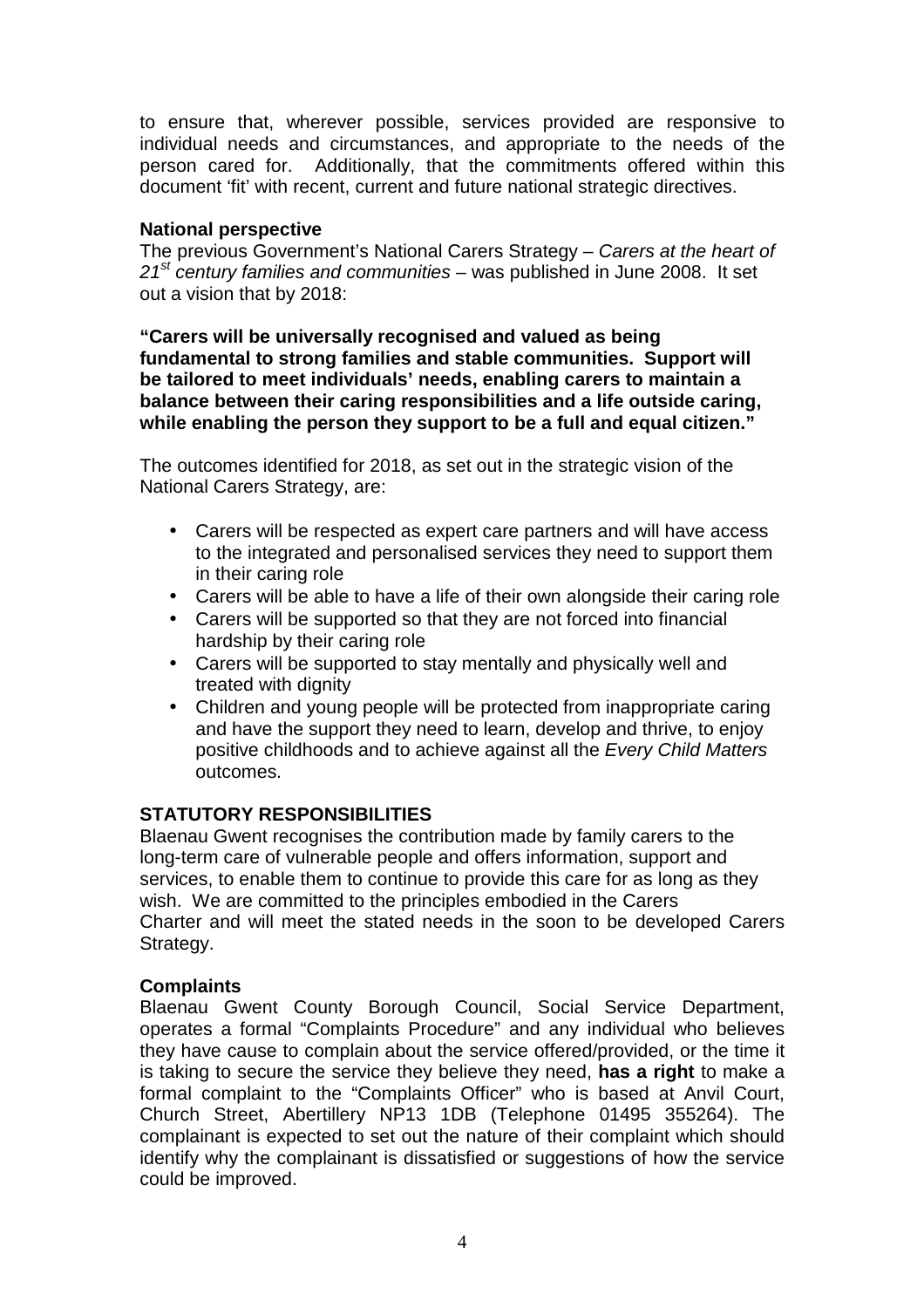Similarly Aneurin Bevan Health Board operate a "Complaints Procedure" common across Wales, called "Putting things Right" and should anyone have cause for concern over the care or treatment provided they **have a right** to complain. Complaints about Primary care eg. GP's and Dentists should be made directly to the individual practice. Complaints about Hospital or Community Health Services should be addressed to the Chief Executive Aneurin Bevan Health Board, Mamhilad House, Mamhilad, Pontypool NP4 0YT

## **LEGISLATION**

**The Disabled Persons Act 1986:** this Act highlights that when assessing a disabled person's needs consideration must be given as to whether the carer is able to care for that person.

**The Carers (Recognition and Services) Act 1995:** this Act recognises that the needs of carers may well be different to those of the cared for person and

- entitles family carers who provide, or intend to provide 'a substantial amount of care on a regular basis' to an assessment
- requires local authorities to make a separate assessment of carers' needs
- take into account the results of that assessment in making decisions about services

**The Carers and Disabled Children Act 2000:** this Act gives local councils the power to supply certain services direct to carers following an assessment. The Act

- enables Local Authorities to offer services which will support the carer in their caring role and help them maintain their own health and well being
- gives family carers the right to have services provided directly to them
- gives family carers the right to request an assessment in their own right even if the person they care for refuses an assessment
- gives Local Authorities the power to make direct payments to family carers (including 16 and 17 year old disabled people)
- gives Local Authorities the power to charge family carers receiving services.

**The Carers (Equal Opportunities) Act 2004:** this Act reinforces the need for carers to have greater information about their rights under the Carers and Disabled Children 2000 Act, ensuring that carers needs assessments consider leisure, training and work activities. The Act aims to ensure that family carers are able to take up opportunities which those without caring responsibilities take for granted. The Act makes three main changes to the law with the objective of providing further support for carers and helping to ensure that they are not placed at a disadvantage because of the care they provide:

• Local Authorities are required to inform family carers, in certain circumstances, that they are entitled to an assessment under the 1995 and 2000 Acts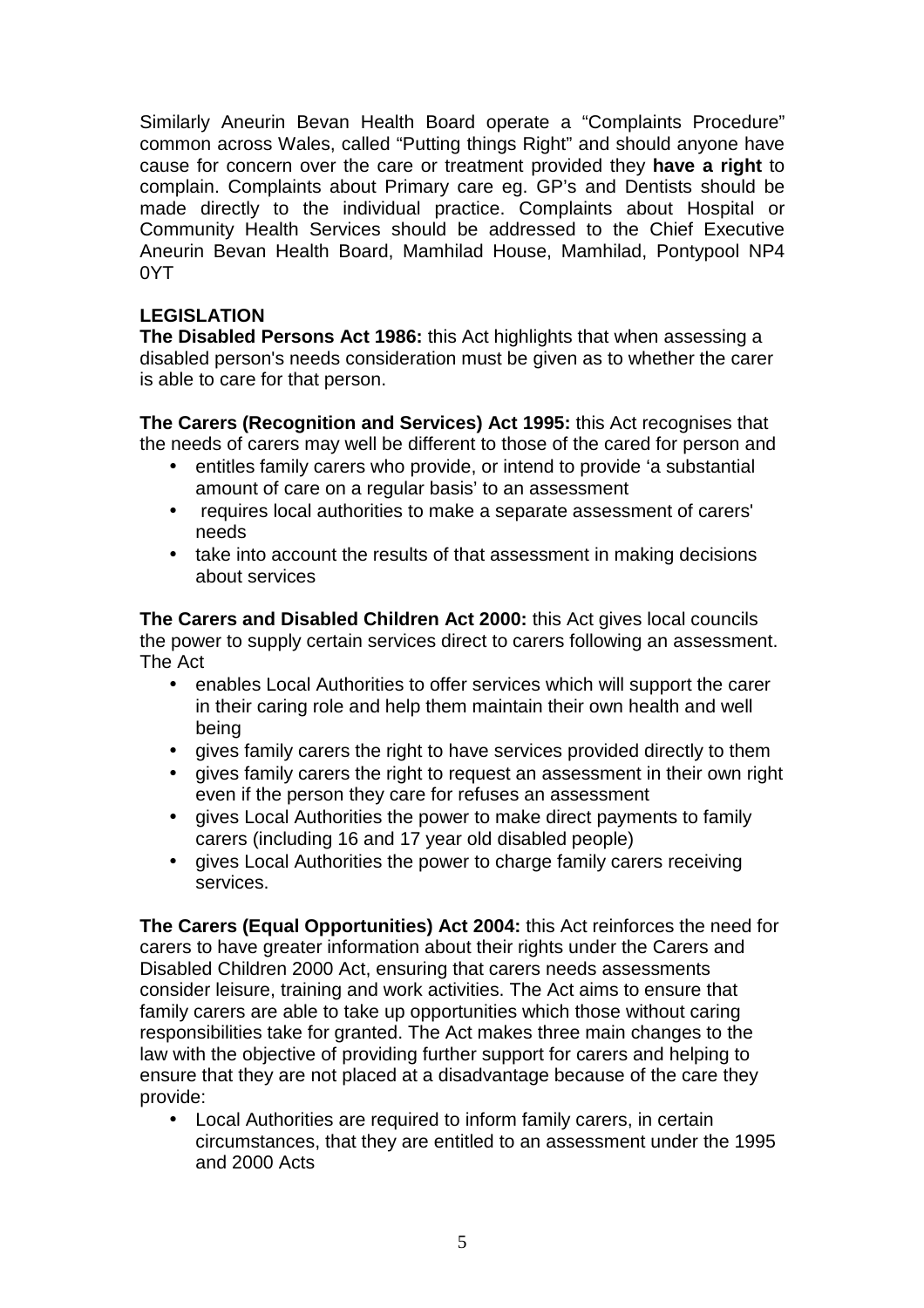- Local Authorities must take into account employment, training and leisure, when undertaking a carer's assessment
- The Act provides for co-operation between Local Authorities and other bodies in relation to the planning and provision of services that are relevant to carers.

#### **Protection of Vulnerable Adults (POVA): In Safe Hands 2000 The Guidance, issued by the Wales Assembly Government, specifies that:**

"A vulnerable adult is a person over 18 years of age who is or may be in need of community care services by reason of mental or other disability, age or illness and who is or may be unable to take care of himself or herself, or unable to protect himself or herself against significant harm or serious exploitation".

A person's vulnerability will depend on his/her circumstances. There are many predisposing factors which may increase the likelihood of abuse occurring. Some factors may increase vulnerability to abuse include:

- Social isolation those who are abused usually have fewer social contacts than those who are not abused.
- The individual has an illness such as dementia which may affect his or her intellect, memory or physical functions and cause unpredictable psychological or physical behaviour. The individual has behavioural problems or major changes in personality which result in repetitive behaviour, wandering or aggression.
- The individual is compliant and may not know that they are being abused or exploited, eg, some people with learning disabilities.
- The individual demands, or needs a level of care beyond the capacity of the carer.

Vulnerable adults may have or may lack mental capacity to make specific decisions. Their vulnerability, as defined above, entitles them to protection from abuse and neglect but if they lack capacity they may be especially vulnerable.

## **The Mental Capacity Act 2005** specifies that:

**'A person lacks capacity in relation to a matter if at the material time he is unable to make a decision for himself in relation to the matter because of an impairment of, or a disturbance in the functioning of, the mind or brain'.** 

A person is not able to make a decision if he/she is **assessed** as unable to do any one of the following:

- understand the information relevant to the decision; or
- retain that information; or
- use that information as part of the process of making the decision; or
- communicate their decision (whether by talking, using sign language or any other means).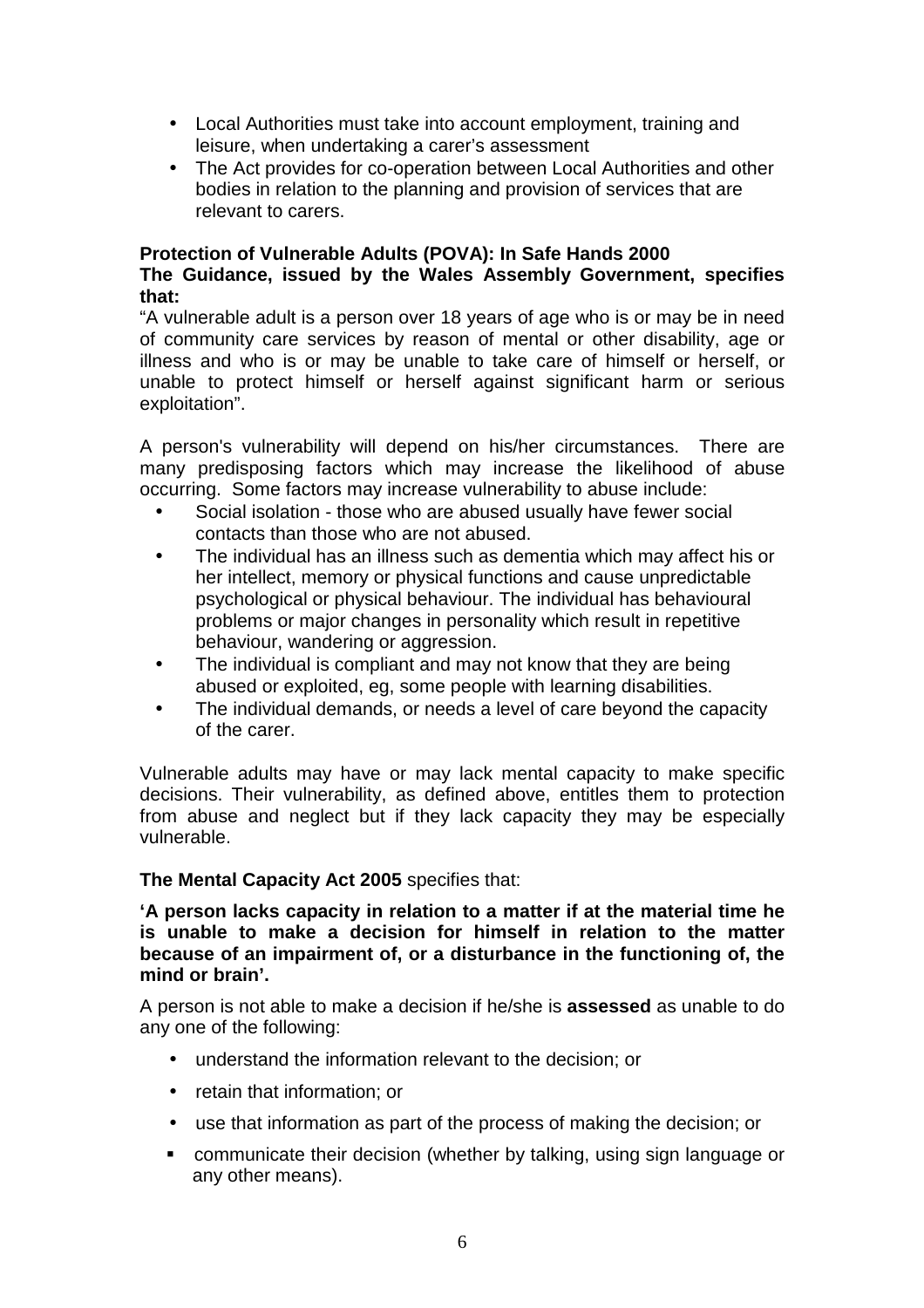#### **Best interests and Duty of Care**

Where the vulnerable adult has been assessed as lacking capacity to ensure his/her own wellbeing, it may be necessary to take decisions on their behalf to protect them from further abuse. In these situations the appointment of an advocate, or in specific circumstances an Independent Mental Capacity Advocate (IMCA), should be considered, particularly when the person does not have friends or family who can represent them through the adult protection process.

The person taking such decisions must act in the best interests of the vulnerable adult and with regard to their duty of care.

## **BACKGROUND TO THE DEVELOPMENT OF THIS STRATEGY**

Those involved in the production of the previous local strategy gave a strong commitment to supporting a Blaenau Gwent Carers Strategy Development Group and also agreed to develop a more effective co-ordinated approach to cross cutting carers' issues. This group aimed to oversee the implementation and delivery of the strategy 2007-2010 and ensure that there was a direct carers' influence over the ways that services would be planned and delivered over the three year period. This has not been as effective as anticipated due to a number of factors including the inability to organise regular meetings.

In developing this revised local carers' strategy, this Department co-ordinated a carers' strategy development workshop and listened carefully to and took full account of the views expressed by carers based on their individual perspective and experiences and sought their opinions concerning the provision and potential development of services.

The information gathered through this process, together with information obtained from the audit of service provision of each provider has enabled the Department to better understand the range of activities that exist and the value carers' place on the services provided.

Additionally, the workshop reinforced the following principles to underpin the overall strategy and its implementation:

- There should be a common concern for the well being of the person being 'cared for'
- Carers should be supported to have a short break from the caring role
- Freedom for carers to have a life of their own
- Recognise the need to assist in maintaining the carer's health
- Carers and those 'cared for' need to have confidence in services provided
- Carers need to have a say in service provision.

A new 'model' was established based on the services that were reported to be of most value together with the specific needs outlined by carers at the development workshop. This 'model' was then presented to the same group for comment and subsequent approval.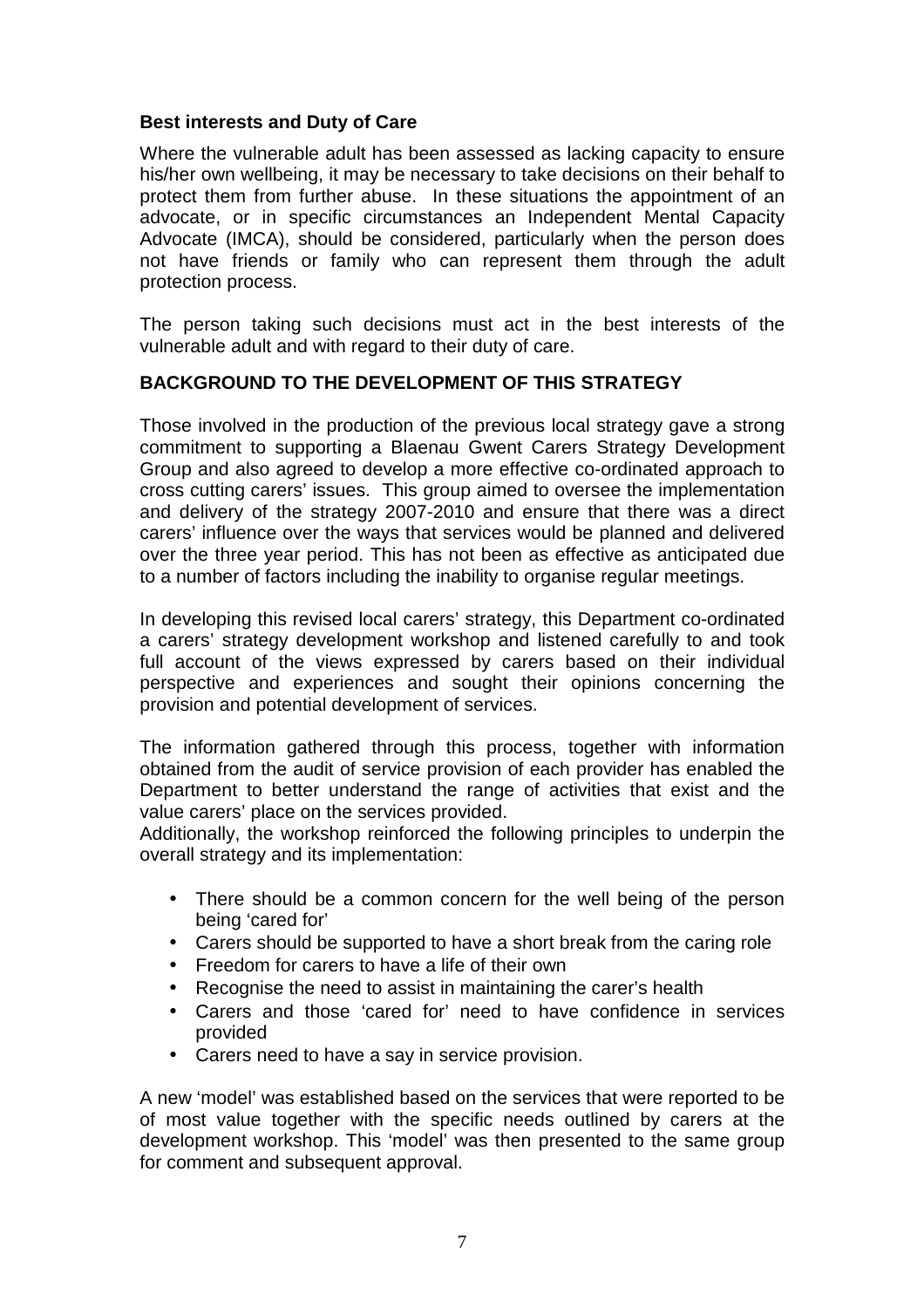Through these local consultation arrangements, Blaenau Gwent has identified five key future priorities. These are:

- 1) Carers Support Service
- 2) Workforce Development and Planning for the future
- 3) Carer Information
- 4) Identification of Carers
- 5) Respite/sitting provision

Members of the Carers Strategy Development Workshop acknowledge that it will not be possible to achieve all the things it might wish to see in the short term, but confirms the imperative to focus on some short term priorities, as well as slightly longer term commitments. In this way it feels that it will be able to demonstrate a shared commitment to providing better services for carers whilst being realistic and honest about what can be achieved and when.

Involvement of, and consultation with, service users and carers who access or may in the future access the services of the Adult Services Department requires continuous dialogue. To support this dialogue, key groups need to be established to improve the process and practice of involvement and consultation. The group will consist of service users and carers from a range of situations working together with a variety of working tools to ensure there is improvement in involvement and proper and meaningful consultation is achieved.

Finally, the importance of monitoring and reviewing implementation of the service 'model' is considered crucial and to enhance carer confidence it is felt that a process needs to be created to advise and inform carers of progress. The specific actions expected is that there will be:

- a mechanism to ensure the successful implementation of the new 'model'
- on-going feedback from carers
- full and proper account taken of future changing needs and
- the Department will act to embrace the requirements and expectations outlined in any National Strategy.

The guidance also needs to promote how improvement can be achieved by focusing on the needs of Carers and giving priority to the outcomes which are determined through the Carers assessment. Measures need to be identified and agreed to determine whether actions taken are having the desired impact. The following template could help form the basis for measurement: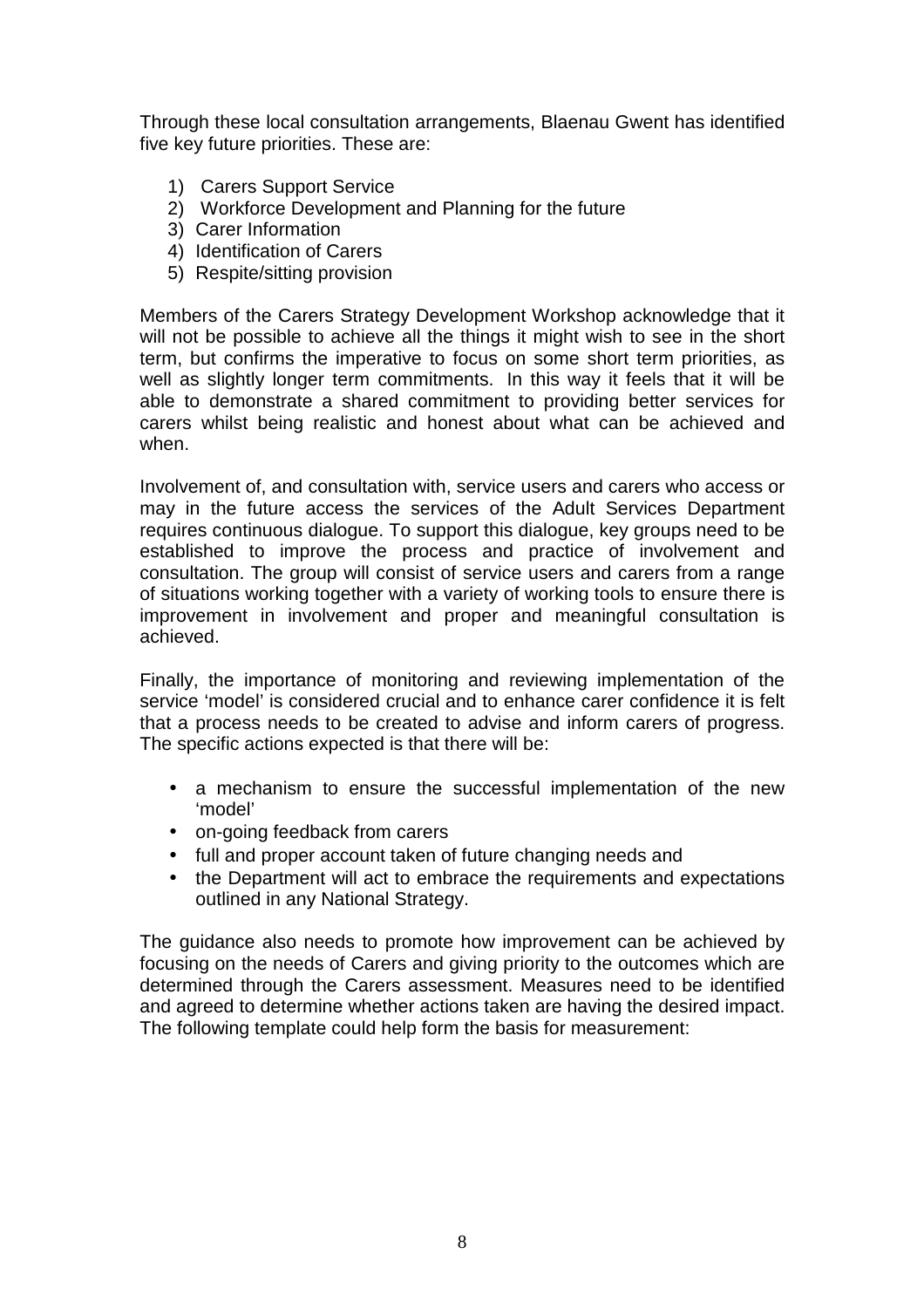## **Outcome Indicators for Carers**

| How Much Did we Do (effort)                                                                                                                                                                                                                                                                                                                                                                                                                                                                                         | How well did we do it (effect)                                                                                                                                                                                                                                                                                           |  |  |
|---------------------------------------------------------------------------------------------------------------------------------------------------------------------------------------------------------------------------------------------------------------------------------------------------------------------------------------------------------------------------------------------------------------------------------------------------------------------------------------------------------------------|--------------------------------------------------------------------------------------------------------------------------------------------------------------------------------------------------------------------------------------------------------------------------------------------------------------------------|--|--|
| • Number of referrals from NHS<br>• Number of other referrals<br>• Number of carers identified<br>• Number of assessments offered/<br>completed<br>• Amount of information/support/<br>services provided<br>• Age/type of cared for<br>• Number of support plans developed<br>• Number of carers with a<br>contingency plan<br>• Number of people admitted to<br>hospital/long term care due to carer<br>related issues<br>• Number of carers who have had to<br>give up work<br>• Number of people who stop caring | Carer satisfaction with<br>support/services<br>Timeliness of support (referral -<br>$\bullet$<br>assessment - support)<br>Units/type of service provided<br>$\bullet$<br>Information packs sent out<br>$\bullet$<br>Range of services/options<br>$\bullet$<br>available<br>Level of integration across H&SC<br>$\bullet$ |  |  |
| Is anyone better off? (impact)                                                                                                                                                                                                                                                                                                                                                                                                                                                                                      |                                                                                                                                                                                                                                                                                                                          |  |  |
| • Carer satisfaction (peace of mind; listened to) (surveys and reviews)<br>• Contingency plan in place<br>• Improved health and well being of carer<br>• % of agreed outcomes met<br>• % of carers accessing services<br>• Case studies                                                                                                                                                                                                                                                                             |                                                                                                                                                                                                                                                                                                                          |  |  |

## **Considerations that have been made against the five key future priorities:**

## **1. Carers Support Service**

A carer can feel very alone and uncertain who to approach for advice. A Support Service will give them the opportunity to discuss problems with professionals and also with other carers sympathetic to their issues.

It is often important that companionship is provided to isolated people, who may benefit from the opportunies to develop new relationships and participate in wider social activities.

Opportunities also need to be created for carers to form relationships with other carers and to learn from and support each other.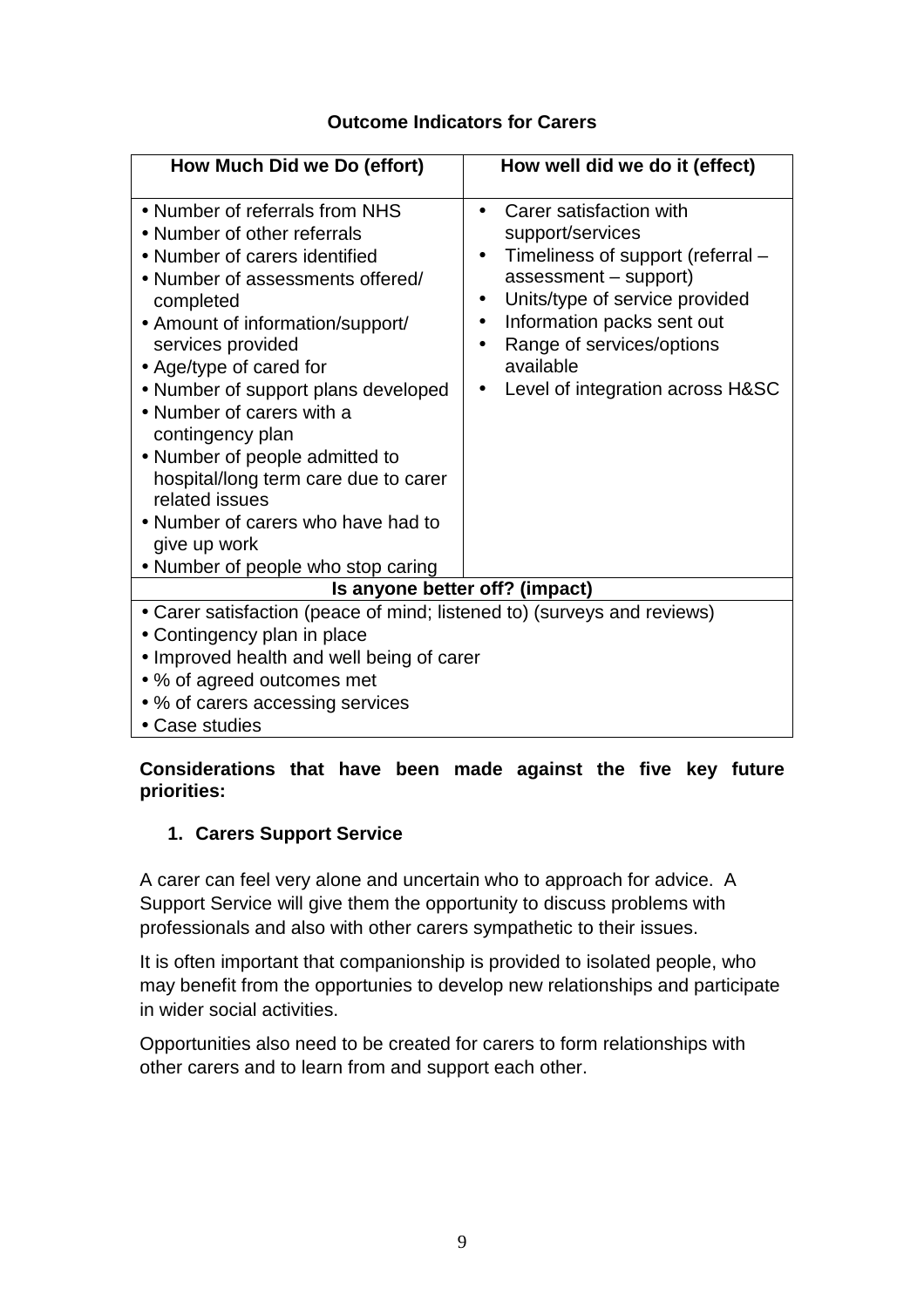## **2. Workforce Development and Planning for the future**

There are two elements to this priority. The first is to develop the skills of staff who work in support of carers and the second is to assist carers to undertake their caring roles appropriately.

## **Staff**

It is important that staff recognise the demanding role that carers often undertake and make provision to ensure that full and proper account is taken of the needs of carers. Within this, staff have to understand how to structure their assessment around the right of carers to have a life of their own; how to assist the carer in maintaining good health; and help carers and those 'cared for' to have confidence in services provided.

## **Carers**

The aim is to offer all carers participation in structured sessions which prepares them for the caring role by giving them the core information and practical skills training needed by anyone in a caring role. The program would also need to have the flexibility to address individual and or disabling-specific issues.

## **3. Carer Information**

There is a need to ensure that all carers have the opportunity to access consistent high quality information.

The objective is to create a partnership between staff and service users, through a sharing of information and knowledge, which is to be based on mutual respect and trust. Staff and carers will identify the type and range of information needed for both to undertake their respective roles more effectively. The information will be accessible from one location and will be developed for access electronically.

## **4. Identification of Carers**

Early identification and preparation of people taking on a caring role has the potential to reduce concerns and added stress both currently and in the future. It is important that carers look after themselves, as they will not be of much assistance to the person 'cared for' if they themselves become ill as a result of the pressures of caring.

The emphasis is to understand the issues that are of concern, the type of support that is needed and to deploy the appropriate level of resource to enable the carer to mange their caring role effectively.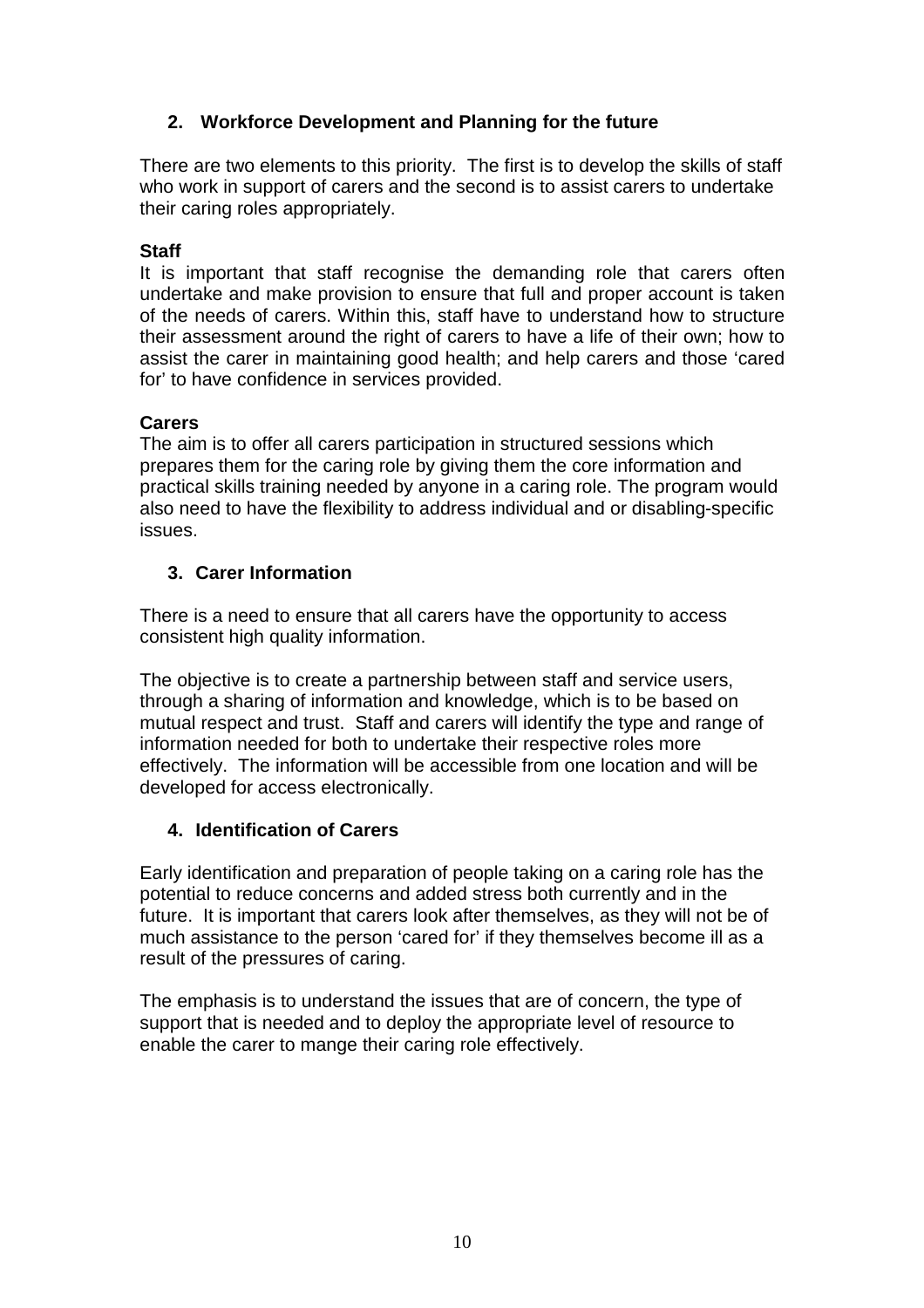## **5. Respite/sitting provision**

The aim is to create a more flexible respite arrangement which will better meet need and individual situations through more targeted actions. The type and range of respite provision needs to be extended to include: Residential and nursing respite provision; with foster carer service, day and night sitting provision, time out, relaxation initiatives, adult placement schemes and a more flexible day care arrangement.

The merits of this range of provision is clearly defined and the concern is that the time limits need to be increased and the challenge is to create a more seamless and planned overall package of support to carers.

It is important to note that the Strategy and Action Plan prepared have been agreed in principle by members of Blaenau Gwent Carers Strategy Development Group. It is acknowledged that certain elements will be subject to formal contractual negotiations by provider organisations. It is anticipated however that the 'in principle' acceptance already given will realise the necessary commitments within the timescales indicated.

## **THE WAY FORWARD/OUR KEY PRINCIPLES AND PRIORITIES**

The new carers 'model' established by carers at the development workshop reported the following areas to be of most value to carers:

- Information, advice and quidance
- Advocacy and befriending
- Training
- Signposting
- Service providers
- Carers network

**Specific actions required to meet the future priorities which are set out in the proposed service model – see appendix 1.** 

## **Information, advice and guidance**

The purpose of the Blaenau Gwent Carers Charter is to promote the health and wellbeing of carers in the borough by improving the practical and emotional support available. There are a number of areas which carers have identified as being very important to them:

#### **Identification of carers**

Currently there is no one central source of information in existence. Because information is patchy, even practitioners do not know everything available. Some family carers may actually be bombarded with information. We need to think about what information to put across and how to do it so carers are better able to plan for their future and the future of the cared-for person.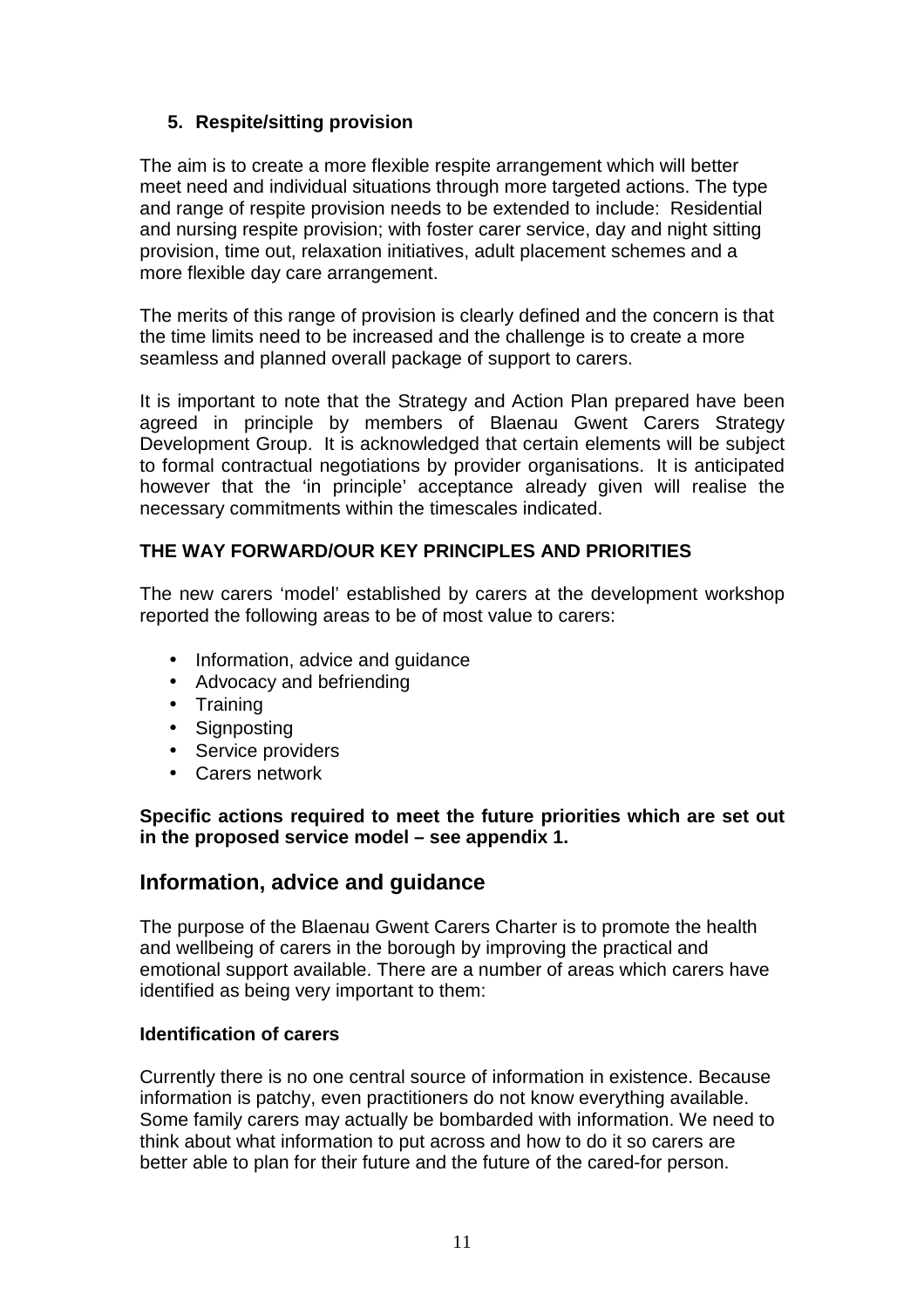Lots of carers have not yet been reached because many people do not realise that they are actually carers. It is important to raise awareness about carers and identify those that are, as yet, unknown.

### **Choice**

There should be choice and flexibility in the services being offered to carers according to their individual needs. Blaenau Gwent recognises the need for choice in these areas and will endeavour to promote as wide a range of services as possible to carers including opportunities for carers to have a break.

This service is to be developed further in the near future through the 'one stop shop' service, and will consist of a central point of contact using all available contact sources. The service is available to all Carers.

#### **Having a voice**

Blaenau Gwent recognises the vital role that carers undertake for the people they care for and will seek to involve carers and their representatives in all aspects of the planning, commissioning, inspection and evaluation of services.

## **Carers own health**

Blaenau Gwent aims to ensure that individual carers' needs, including their health, are recognised and addressed. Therefore, services and information should be coordinated and consistent within and across agencies in order to be able to meet the needs of carers. Sensitive policies and practices towards carers will be encouraged, particularly around admission and discharge policies in hospitals, care establishments and community based services.

#### **Emotional support**

Blaenau Gwent recognises the importance of providing emotional support to carers and to help the carer and the "cared for" person to make adjustments in their lives and to help the carer to become better prepared for their caring role. It is acknowledged that this can be achieved through the provision of specific information which can then be used to discuss the thoughts and feelings of the carer, but it can also involve specific counseling principles and skills, some of which can be provided by a health professional or social worker, but also by counselors who have been specifically trained to facilitate more deep seated emotional issues.

#### **Financial advice**

Blaenau Gwent recognises the importance of emotional support and financial advice for carers and will promote services in collaboration with other statutory bodies and voluntary organisations that meet these needs. Carers may not know what they can claim for (there are many unclaimed benefits) and may need help with form-filling – forms need to be easy to read, easy to fill out and one off. This is very often done well for those known to services, and local authority representatives can be very helpful.

#### **Assessment of need**

Blaenau Gwent will provide an effective assessment process.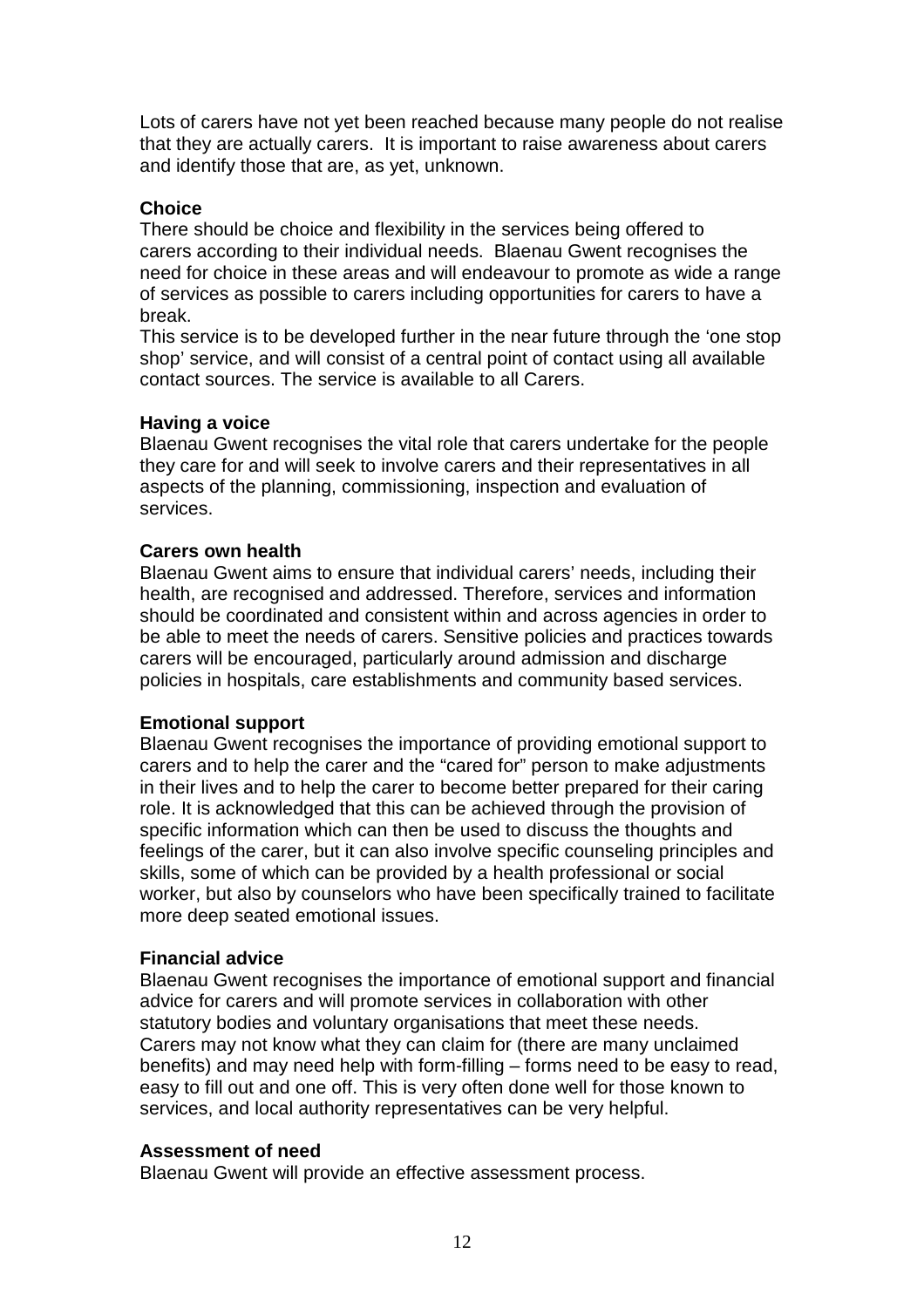#### **Raising awareness in society of the carer's role and contribution**

Recognising and raising the status of family carers will encourage the allocation of resources and help their inclusion. A marketing campaign would also help carers to identify themselves and raise awareness among support workers. Support providers need staff training. Commissioners need cooperation on, and commitment to, a carers' strategy at the highest level. The necessary partners are therefore all those from the top down and cooperation could involve a review of existing services, with a clear understanding of family carers' needs, steering groups which include family carers, and joint training units.

| Publicity to all agencies<br>Yet to be focused on in<br>Jan 2013<br>in the Public Sector.<br>any meaningful way<br><b>Carers Champions from</b><br>Representatives of each<br>Need to seek<br>social work team attend<br>each team to ensure<br>representation from<br>health at the Carers<br>family carers' issues are<br>the Carers Forum and<br>a regular agenda item at<br>Forum.<br>have the necessary<br>all Health & Social<br>information, on actions<br>agreed to advise team<br>Service team meetings<br>Completion - Dec 2011<br>members<br>Work with GPs to<br>Discussions with Health<br>Awaiting further advice<br>from Health<br>develop a standardised<br>colleagues reveals there<br>system of identifying<br>is a requirement for<br>family carers and sign-<br>GP's to register Carers<br>posting them to<br>with the outcomes<br>March 2012<br>appropriate services.<br>framework<br>Discussions continuing<br>December 2011<br>Improve access to and<br>the timing within which<br>with Workforce<br>training programmes are<br>Development Team to<br>delivered and services<br>develop specific training<br>provided.<br>programmes<br>Social Care and Health<br>This will evolve through<br>Sept 2012<br>the Carers Measure.<br>to share and provide<br>local relevant<br>Task and finish group to<br>information.<br>be established<br>Use local and all forms<br>The information web-<br>Third sector providers<br>can include messages/<br>of media, including<br>site is developing so<br>that all newsletters can<br>newsletters on the<br>voluntary sector<br>newsletters to deliver<br>website. Discussions<br>be viewed and<br>discussions taking place<br>continuing with 3VTV<br>specific messages.<br>for announcements on | <b>Action Required</b> | <b>Action to date</b> | <b>Timescales</b> |
|----------------------------------------------------------------------------------------------------------------------------------------------------------------------------------------------------------------------------------------------------------------------------------------------------------------------------------------------------------------------------------------------------------------------------------------------------------------------------------------------------------------------------------------------------------------------------------------------------------------------------------------------------------------------------------------------------------------------------------------------------------------------------------------------------------------------------------------------------------------------------------------------------------------------------------------------------------------------------------------------------------------------------------------------------------------------------------------------------------------------------------------------------------------------------------------------------------------------------------------------------------------------------------------------------------------------------------------------------------------------------------------------------------------------------------------------------------------------------------------------------------------------------------------------------------------------------------------------------------------------------------------------------------------------------------------------------------------------------------------------------------------|------------------------|-----------------------|-------------------|
|                                                                                                                                                                                                                                                                                                                                                                                                                                                                                                                                                                                                                                                                                                                                                                                                                                                                                                                                                                                                                                                                                                                                                                                                                                                                                                                                                                                                                                                                                                                                                                                                                                                                                                                                                                |                        |                       |                   |
|                                                                                                                                                                                                                                                                                                                                                                                                                                                                                                                                                                                                                                                                                                                                                                                                                                                                                                                                                                                                                                                                                                                                                                                                                                                                                                                                                                                                                                                                                                                                                                                                                                                                                                                                                                |                        |                       |                   |
|                                                                                                                                                                                                                                                                                                                                                                                                                                                                                                                                                                                                                                                                                                                                                                                                                                                                                                                                                                                                                                                                                                                                                                                                                                                                                                                                                                                                                                                                                                                                                                                                                                                                                                                                                                |                        |                       |                   |
|                                                                                                                                                                                                                                                                                                                                                                                                                                                                                                                                                                                                                                                                                                                                                                                                                                                                                                                                                                                                                                                                                                                                                                                                                                                                                                                                                                                                                                                                                                                                                                                                                                                                                                                                                                |                        |                       |                   |
|                                                                                                                                                                                                                                                                                                                                                                                                                                                                                                                                                                                                                                                                                                                                                                                                                                                                                                                                                                                                                                                                                                                                                                                                                                                                                                                                                                                                                                                                                                                                                                                                                                                                                                                                                                |                        |                       |                   |
|                                                                                                                                                                                                                                                                                                                                                                                                                                                                                                                                                                                                                                                                                                                                                                                                                                                                                                                                                                                                                                                                                                                                                                                                                                                                                                                                                                                                                                                                                                                                                                                                                                                                                                                                                                |                        |                       |                   |
|                                                                                                                                                                                                                                                                                                                                                                                                                                                                                                                                                                                                                                                                                                                                                                                                                                                                                                                                                                                                                                                                                                                                                                                                                                                                                                                                                                                                                                                                                                                                                                                                                                                                                                                                                                |                        |                       |                   |
|                                                                                                                                                                                                                                                                                                                                                                                                                                                                                                                                                                                                                                                                                                                                                                                                                                                                                                                                                                                                                                                                                                                                                                                                                                                                                                                                                                                                                                                                                                                                                                                                                                                                                                                                                                |                        |                       |                   |
|                                                                                                                                                                                                                                                                                                                                                                                                                                                                                                                                                                                                                                                                                                                                                                                                                                                                                                                                                                                                                                                                                                                                                                                                                                                                                                                                                                                                                                                                                                                                                                                                                                                                                                                                                                |                        |                       |                   |
|                                                                                                                                                                                                                                                                                                                                                                                                                                                                                                                                                                                                                                                                                                                                                                                                                                                                                                                                                                                                                                                                                                                                                                                                                                                                                                                                                                                                                                                                                                                                                                                                                                                                                                                                                                |                        |                       |                   |
|                                                                                                                                                                                                                                                                                                                                                                                                                                                                                                                                                                                                                                                                                                                                                                                                                                                                                                                                                                                                                                                                                                                                                                                                                                                                                                                                                                                                                                                                                                                                                                                                                                                                                                                                                                |                        |                       |                   |
|                                                                                                                                                                                                                                                                                                                                                                                                                                                                                                                                                                                                                                                                                                                                                                                                                                                                                                                                                                                                                                                                                                                                                                                                                                                                                                                                                                                                                                                                                                                                                                                                                                                                                                                                                                |                        |                       |                   |
|                                                                                                                                                                                                                                                                                                                                                                                                                                                                                                                                                                                                                                                                                                                                                                                                                                                                                                                                                                                                                                                                                                                                                                                                                                                                                                                                                                                                                                                                                                                                                                                                                                                                                                                                                                |                        |                       |                   |
|                                                                                                                                                                                                                                                                                                                                                                                                                                                                                                                                                                                                                                                                                                                                                                                                                                                                                                                                                                                                                                                                                                                                                                                                                                                                                                                                                                                                                                                                                                                                                                                                                                                                                                                                                                |                        |                       |                   |
|                                                                                                                                                                                                                                                                                                                                                                                                                                                                                                                                                                                                                                                                                                                                                                                                                                                                                                                                                                                                                                                                                                                                                                                                                                                                                                                                                                                                                                                                                                                                                                                                                                                                                                                                                                |                        |                       |                   |
|                                                                                                                                                                                                                                                                                                                                                                                                                                                                                                                                                                                                                                                                                                                                                                                                                                                                                                                                                                                                                                                                                                                                                                                                                                                                                                                                                                                                                                                                                                                                                                                                                                                                                                                                                                |                        |                       |                   |
|                                                                                                                                                                                                                                                                                                                                                                                                                                                                                                                                                                                                                                                                                                                                                                                                                                                                                                                                                                                                                                                                                                                                                                                                                                                                                                                                                                                                                                                                                                                                                                                                                                                                                                                                                                |                        |                       |                   |
|                                                                                                                                                                                                                                                                                                                                                                                                                                                                                                                                                                                                                                                                                                                                                                                                                                                                                                                                                                                                                                                                                                                                                                                                                                                                                                                                                                                                                                                                                                                                                                                                                                                                                                                                                                |                        |                       |                   |
|                                                                                                                                                                                                                                                                                                                                                                                                                                                                                                                                                                                                                                                                                                                                                                                                                                                                                                                                                                                                                                                                                                                                                                                                                                                                                                                                                                                                                                                                                                                                                                                                                                                                                                                                                                |                        |                       |                   |
|                                                                                                                                                                                                                                                                                                                                                                                                                                                                                                                                                                                                                                                                                                                                                                                                                                                                                                                                                                                                                                                                                                                                                                                                                                                                                                                                                                                                                                                                                                                                                                                                                                                                                                                                                                |                        |                       |                   |
|                                                                                                                                                                                                                                                                                                                                                                                                                                                                                                                                                                                                                                                                                                                                                                                                                                                                                                                                                                                                                                                                                                                                                                                                                                                                                                                                                                                                                                                                                                                                                                                                                                                                                                                                                                |                        |                       |                   |
|                                                                                                                                                                                                                                                                                                                                                                                                                                                                                                                                                                                                                                                                                                                                                                                                                                                                                                                                                                                                                                                                                                                                                                                                                                                                                                                                                                                                                                                                                                                                                                                                                                                                                                                                                                |                        |                       |                   |
|                                                                                                                                                                                                                                                                                                                                                                                                                                                                                                                                                                                                                                                                                                                                                                                                                                                                                                                                                                                                                                                                                                                                                                                                                                                                                                                                                                                                                                                                                                                                                                                                                                                                                                                                                                |                        |                       |                   |
|                                                                                                                                                                                                                                                                                                                                                                                                                                                                                                                                                                                                                                                                                                                                                                                                                                                                                                                                                                                                                                                                                                                                                                                                                                                                                                                                                                                                                                                                                                                                                                                                                                                                                                                                                                |                        |                       |                   |
|                                                                                                                                                                                                                                                                                                                                                                                                                                                                                                                                                                                                                                                                                                                                                                                                                                                                                                                                                                                                                                                                                                                                                                                                                                                                                                                                                                                                                                                                                                                                                                                                                                                                                                                                                                |                        |                       |                   |
|                                                                                                                                                                                                                                                                                                                                                                                                                                                                                                                                                                                                                                                                                                                                                                                                                                                                                                                                                                                                                                                                                                                                                                                                                                                                                                                                                                                                                                                                                                                                                                                                                                                                                                                                                                |                        |                       |                   |
|                                                                                                                                                                                                                                                                                                                                                                                                                                                                                                                                                                                                                                                                                                                                                                                                                                                                                                                                                                                                                                                                                                                                                                                                                                                                                                                                                                                                                                                                                                                                                                                                                                                                                                                                                                |                        |                       |                   |
|                                                                                                                                                                                                                                                                                                                                                                                                                                                                                                                                                                                                                                                                                                                                                                                                                                                                                                                                                                                                                                                                                                                                                                                                                                                                                                                                                                                                                                                                                                                                                                                                                                                                                                                                                                |                        |                       |                   |
|                                                                                                                                                                                                                                                                                                                                                                                                                                                                                                                                                                                                                                                                                                                                                                                                                                                                                                                                                                                                                                                                                                                                                                                                                                                                                                                                                                                                                                                                                                                                                                                                                                                                                                                                                                |                        |                       |                   |
|                                                                                                                                                                                                                                                                                                                                                                                                                                                                                                                                                                                                                                                                                                                                                                                                                                                                                                                                                                                                                                                                                                                                                                                                                                                                                                                                                                                                                                                                                                                                                                                                                                                                                                                                                                |                        |                       |                   |
| 3VTV<br>Dec 2012                                                                                                                                                                                                                                                                                                                                                                                                                                                                                                                                                                                                                                                                                                                                                                                                                                                                                                                                                                                                                                                                                                                                                                                                                                                                                                                                                                                                                                                                                                                                                                                                                                                                                                                                               |                        |                       |                   |
| Embed family and<br>Presentations made to a                                                                                                                                                                                                                                                                                                                                                                                                                                                                                                                                                                                                                                                                                                                                                                                                                                                                                                                                                                                                                                                                                                                                                                                                                                                                                                                                                                                                                                                                                                                                                                                                                                                                                                                    |                        |                       |                   |
| carers' needs across all<br>number of local Carer                                                                                                                                                                                                                                                                                                                                                                                                                                                                                                                                                                                                                                                                                                                                                                                                                                                                                                                                                                                                                                                                                                                                                                                                                                                                                                                                                                                                                                                                                                                                                                                                                                                                                                              |                        |                       |                   |
| user groups and raise<br>Groups to enable them<br>to understand the value<br><b>March 2012</b>                                                                                                                                                                                                                                                                                                                                                                                                                                                                                                                                                                                                                                                                                                                                                                                                                                                                                                                                                                                                                                                                                                                                                                                                                                                                                                                                                                                                                                                                                                                                                                                                                                                                 |                        |                       |                   |
| awareness of support<br>of a Carer Assessment                                                                                                                                                                                                                                                                                                                                                                                                                                                                                                                                                                                                                                                                                                                                                                                                                                                                                                                                                                                                                                                                                                                                                                                                                                                                                                                                                                                                                                                                                                                                                                                                                                                                                                                  |                        |                       |                   |
| through current service<br>provision.                                                                                                                                                                                                                                                                                                                                                                                                                                                                                                                                                                                                                                                                                                                                                                                                                                                                                                                                                                                                                                                                                                                                                                                                                                                                                                                                                                                                                                                                                                                                                                                                                                                                                                                          |                        |                       |                   |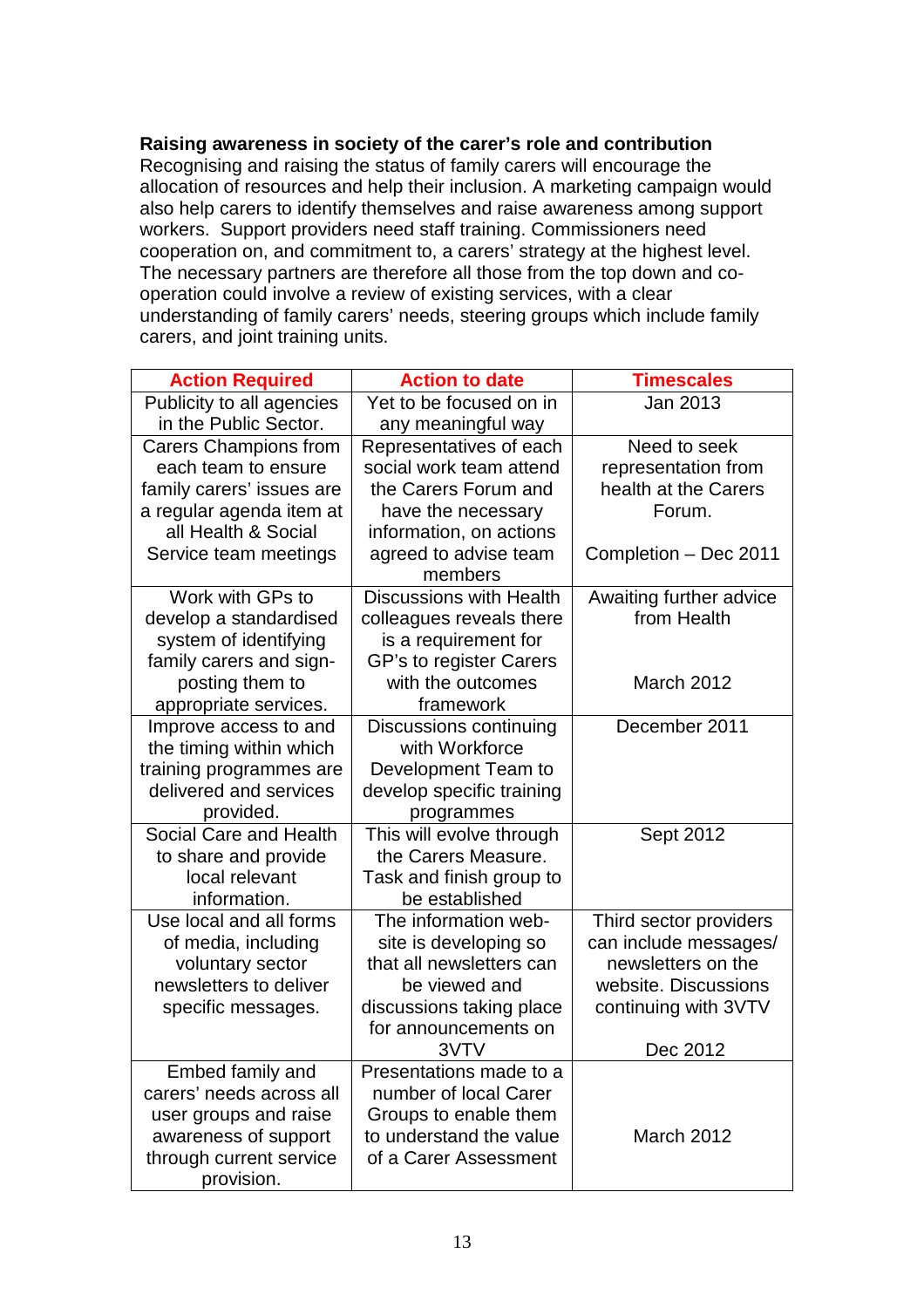| Develop a central<br>register of all known<br>carers within the<br>Borough and cross<br>reference with care<br>service providers                                                                                                                                                                                                                                                            | Action has been<br>identified and agreed to<br>ensure the carer is<br>identified against the<br>named service user but<br>increased efforts                                                              | An "on-line" registration<br>form has been devised<br>on the Carers web-site<br>so that people can<br>identify themselves.<br>To be completed March |
|---------------------------------------------------------------------------------------------------------------------------------------------------------------------------------------------------------------------------------------------------------------------------------------------------------------------------------------------------------------------------------------------|----------------------------------------------------------------------------------------------------------------------------------------------------------------------------------------------------------|-----------------------------------------------------------------------------------------------------------------------------------------------------|
|                                                                                                                                                                                                                                                                                                                                                                                             | required to identify<br>unknown carers                                                                                                                                                                   | 2012                                                                                                                                                |
| Provide central source<br>of timely, relevant and<br>updated information<br>through Council/Carer<br>website.                                                                                                                                                                                                                                                                               | This is now being<br>achieved through the<br>development of an<br>information web-site<br>which is being<br>publicized through the<br>Connect magazine                                                   | Completed                                                                                                                                           |
| Develop a family carers'<br>handbook                                                                                                                                                                                                                                                                                                                                                        | The information web-<br>site is now regarded as<br>the appropriate means<br>of providing information                                                                                                     | Completed                                                                                                                                           |
| Meaningful engagement<br>at Carers Forum from<br><b>Health &amp; Social Service</b><br>staff to ensure that all<br>"front line" services are<br>encouraged to listen,<br>identify and engage with<br>carers and to provide<br>appropriate information<br>in a timely manner.                                                                                                                | Good representation is<br>required and currently<br>there is "buy-in" from all<br>but colleagues from<br>Health<br>This may be resolved<br>through the Carers<br>Measure?                                | Sept 2010                                                                                                                                           |
| Guidance needs to be<br>established for the<br>provision of information<br>and should set out to<br>ensure that the<br>information needed by<br>Carers is:<br>Timely<br><b>Rights based</b><br>Readily accessible<br><b>Service Based</b><br>Satisfies criticality (i.e.<br>right to assessment)<br>Contextualised (i.e. age<br>of carer, experience of<br>carer, are they a new<br>carer?) | The web-based<br>information system is<br>geared to achieving this<br>but more needs to be<br>done to ensure that the<br>information content<br>reflects that which<br>carers believe to be<br>necessary | On-going discussions at<br>the Carers Forum<br>September 2012                                                                                       |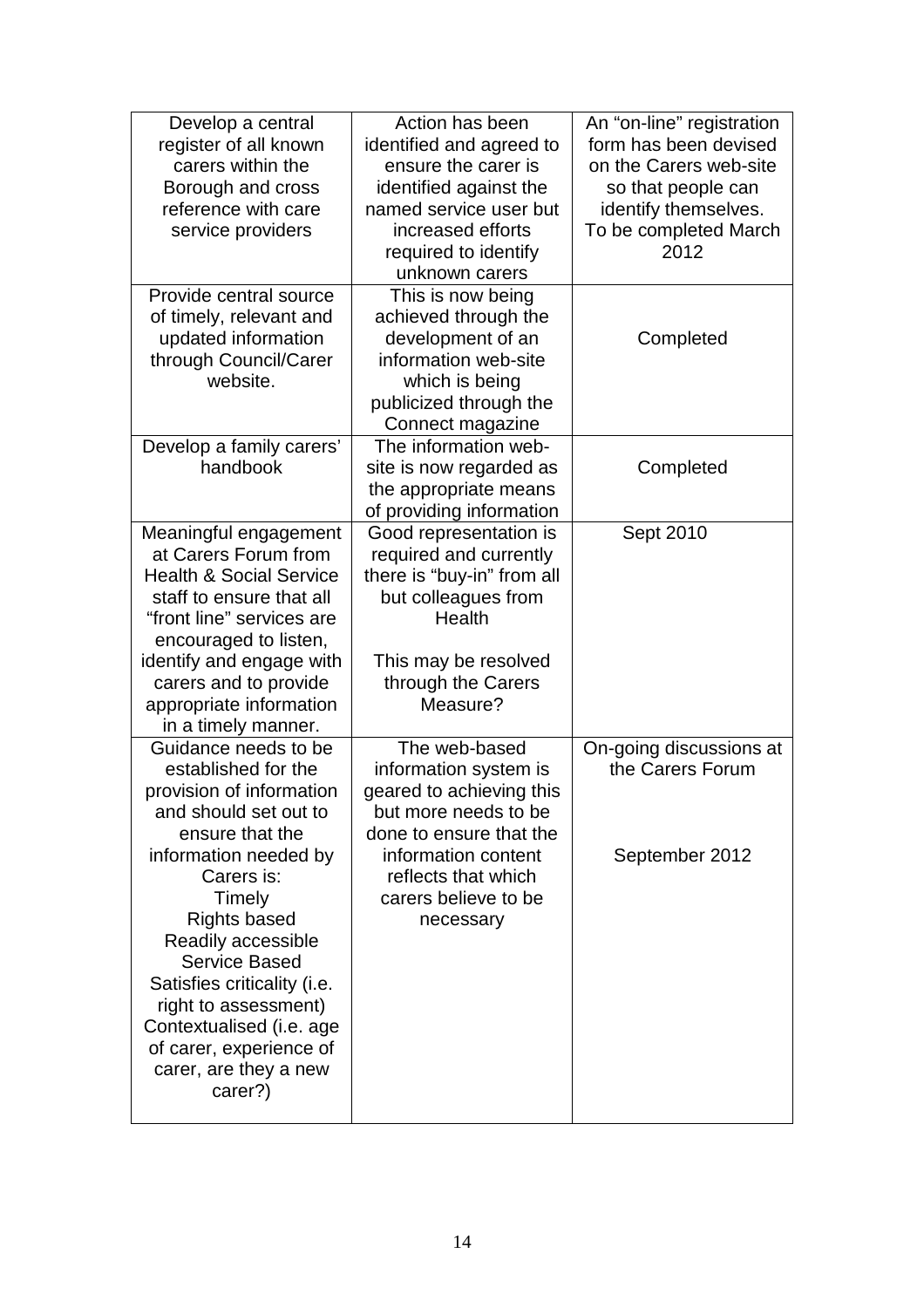# **Advocacy and Befriending**

## **What is Advocacy?**

A simple definition of advocacy is helping and supporting someone else to speak up for what they want. This can involve expressing their views or acting on their behalf to secure services that they require or rights to which they are entitled. Key concepts in advocacy are: equality, inclusion, empowerment and rights.

## **What do we mean by the term 'Advocacy'?**

- Advocacy ensures that individual carers have a voice and are listened to.
- Advocacy is about enabling carers to feel equal and empowering them to speak up for themselves.
- Advocacy is about helping carers to tackle issues with which they need help, support or information.

## **In what situations might a carer need an advocate?**

- At meetings with Statutory Agencies etc where a carer may lack confidence or need support
- When there is conflict between the needs of the cared for person and the carer.
- When a complaint letter needs to be written
- When a carer is unsure of his/her rights as a Carer
- When important decisions are being taken and representation is required
- When dialogue needs to be reopened between a carer and another agency

## **What is Befriending?**

The underpinning emphasis of a befriender is to help change attitudes in the carer and assist the individual to exercise more personal choice.

The level and type of intervention can occur at various levels, all of which should be targeted towards reducing feelings of isolation and loneliness by encouraging and supporting carers to take advantage of social networks and group activities. In this way the time of the befriender is used for positive purpose and is a constructive use of time. This intervention can occur at:

- The point a referral is received indicating the carer needs support
- As part of an assessed plan and package of care and support for the carer, or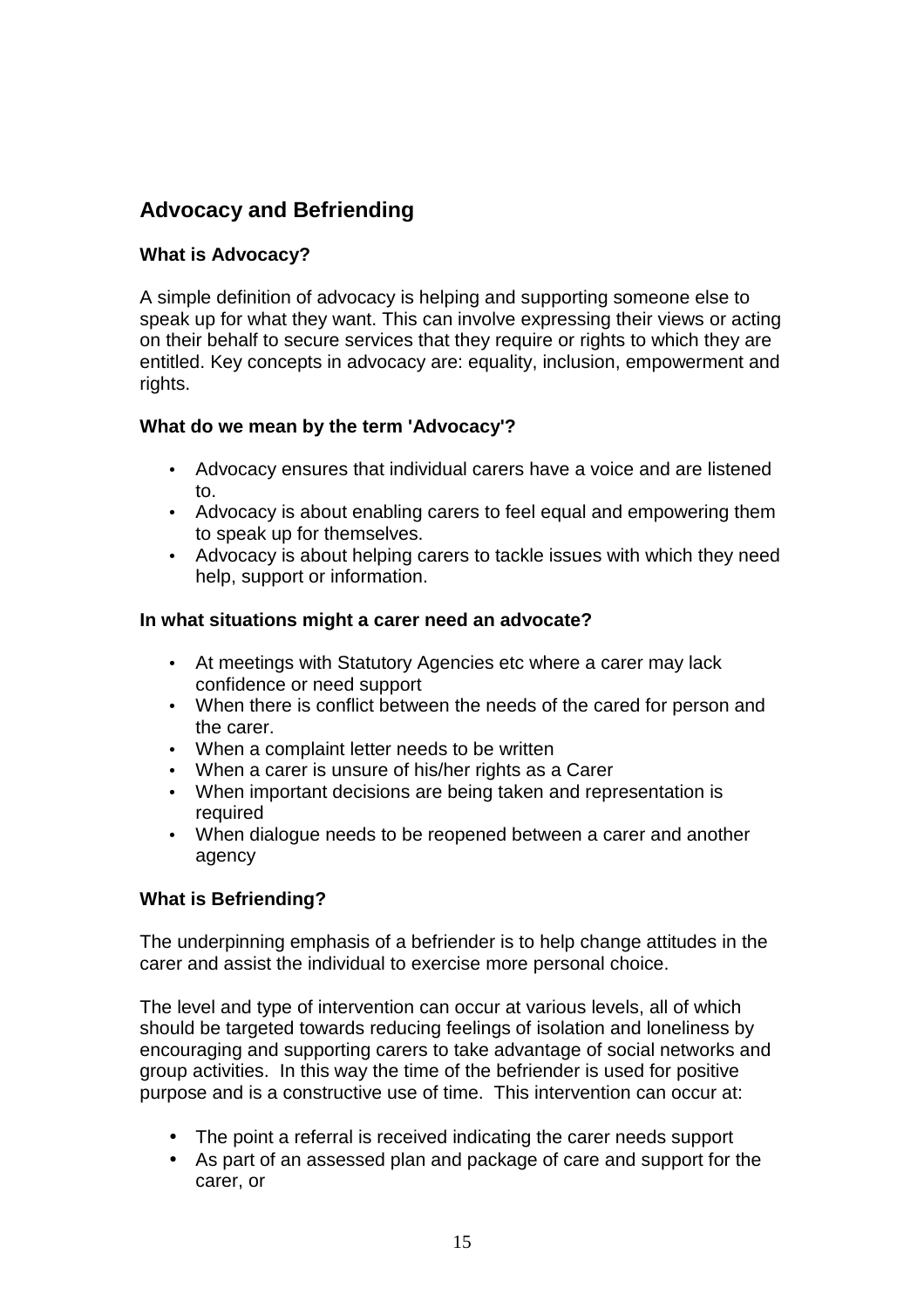• Providing additional support to carers who need to discover new interests and to feel more connected with their community

Integration into peer led groups should prove to be invaluable as the carer should be able to use this opportunity to discuss their caring role with other carers in similar situations, highlighting to them they are not alone. The peer led groups can also encourage friendships which should help relieve some of the tensions and difficulties many carers experience whilst relieving the isolation that is often felt.

| <b>Action Required</b>                                                                                   | <b>Action to date</b>                                                                                                         | <b>Timescale</b>                                |
|----------------------------------------------------------------------------------------------------------|-------------------------------------------------------------------------------------------------------------------------------|-------------------------------------------------|
| Develop a service to offer<br>one to one                                                                 | Working with RSVP a<br>"befriending" initiative                                                                               | First planning meeting<br>arranged for Jan 2012 |
| advocacy/befriender                                                                                      | funded by the "Big                                                                                                            |                                                 |
| sessions to identify carer                                                                               | Lottery" is to be                                                                                                             |                                                 |
| issues and concerns                                                                                      | introduced in 2012                                                                                                            |                                                 |
| Develop a 'listening ear'<br>and formally organized<br>service to assign                                 |                                                                                                                               | <b>June 2012</b>                                |
| individual advocates/<br>befrienders                                                                     |                                                                                                                               |                                                 |
| Conduct an audit of<br>existing social networks<br>and group activities                                  | Done with the support<br>of Age Cymru                                                                                         | Mar 2012                                        |
| Ensure care planning<br>reflects the need for<br>advocacy/befriending<br>overall                         | Discussions are taking<br>place with respective<br>teams and Senior<br>Practitioner involved in<br>steering group<br>meetings | Mar 2012                                        |
| Raise awareness among<br>all professionals about the<br>value and purpose of<br>advocacy and befriending |                                                                                                                               | <b>June 2012</b>                                |

## **Training for carers and professionals**

#### **Learning and Development – service elements**

• **Specialist training for carer tasks** - the aim is to offer all carers participation in structured sessions which prepares them for the caring role by giving them the core information and practical skills training needed by any carer. It is acknowledge that information and skills training can be as helpful in reducing carer stress as counselling or through the involvement of support groups.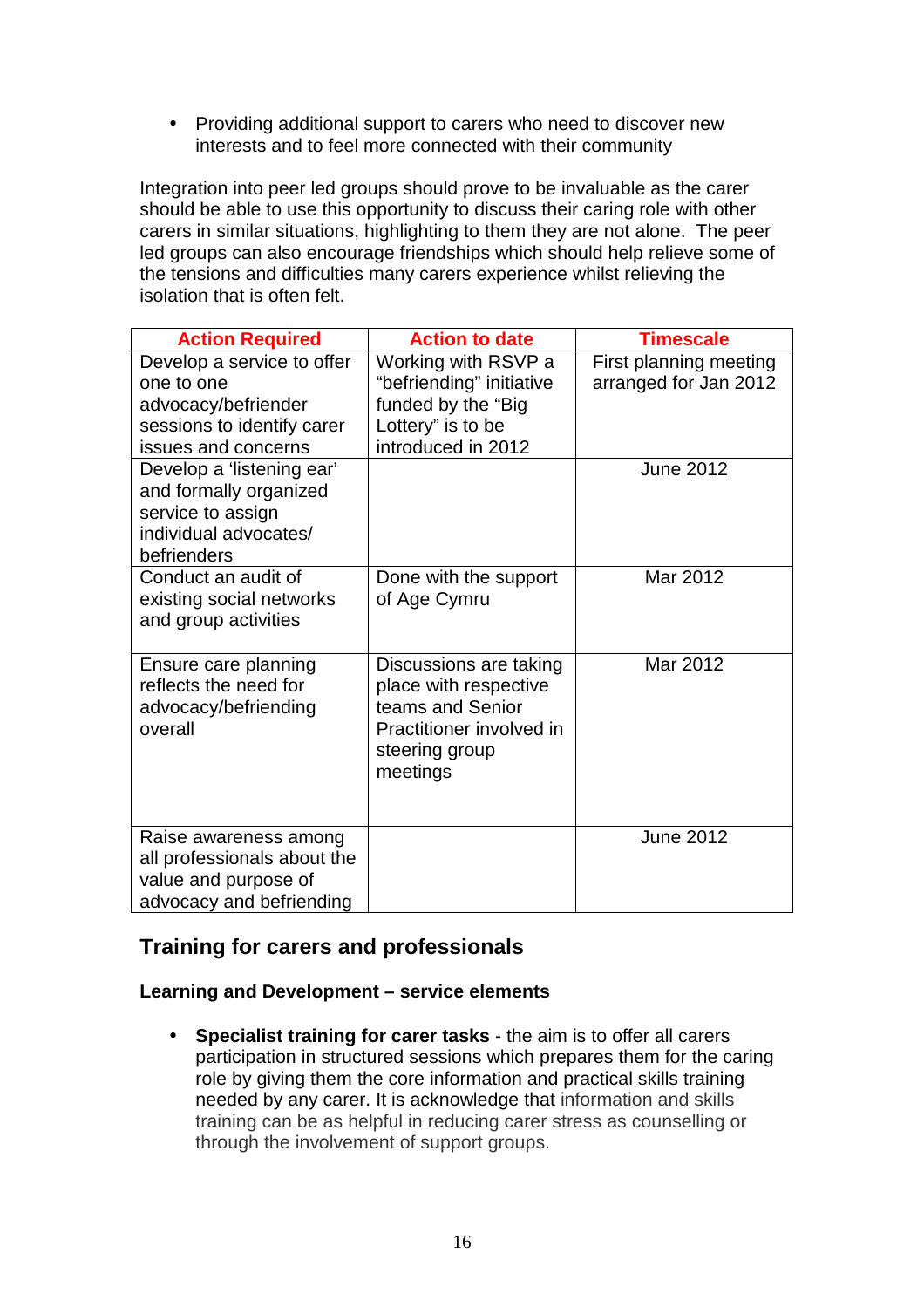- **Understanding key aspects of caring** itt is often very stressful caring for someone else and it can make an individual susceptible to illness and injury. The aim is to provide a flexible series of "learning" sessions, to include:
	- What it is like to be a carer
	- Understanding the psychological effect of chronic disease/dependence
	- Dealing with difficult behaviour/frustration
	- Relaxation techniques for carers
	- Moving and Handling
	- Back care
	- Skin care
	- Nutrition
	- Medication management
	- Planning for an emergency
	- Financial information
	- Accessing support services
	- Equipment/aids
- **Engagement of carers in planning**  it is acknowledged that there is a growing need to consult with users and carers over service provision to ensure that services evolve to meet, wherever possible, the expectations of the different client groups. Engaging with a representative group of users and carers from a range of situations, all working together to ensure there is improvement in the level and extent of consultation to achieve a more meaningful outcome is critical to meeting need or aiding understanding.
- **Consultation with carers** the key to involvement and consultation has to be the partnership that evolves between officers and service users which has to be based on mutual respect and trust which can only be developed through a sharing of information and knowledge

#### **Social care workforce development**

- **Understanding carer needs** the emphasis is to provide staff with insight into the demands of the carer; the specific difficulties experienced and the 'core' information necessary to develop a response arrangement that is flexible but takes account of the individual needs and circumstances of the carer
- **Completing assessments** need to promote the value of an assessment through recognition of the entitlement carers have to an assessment in circumstances where regular and substantial care is being provided. Helping staff to understand the need to consider the contribution that other agencies can make in support of the carer and facilitating the engagement of such supports.
- **What other services exist offering support** staff being provided with the knowledge of what services are available; the location of the service and the contact details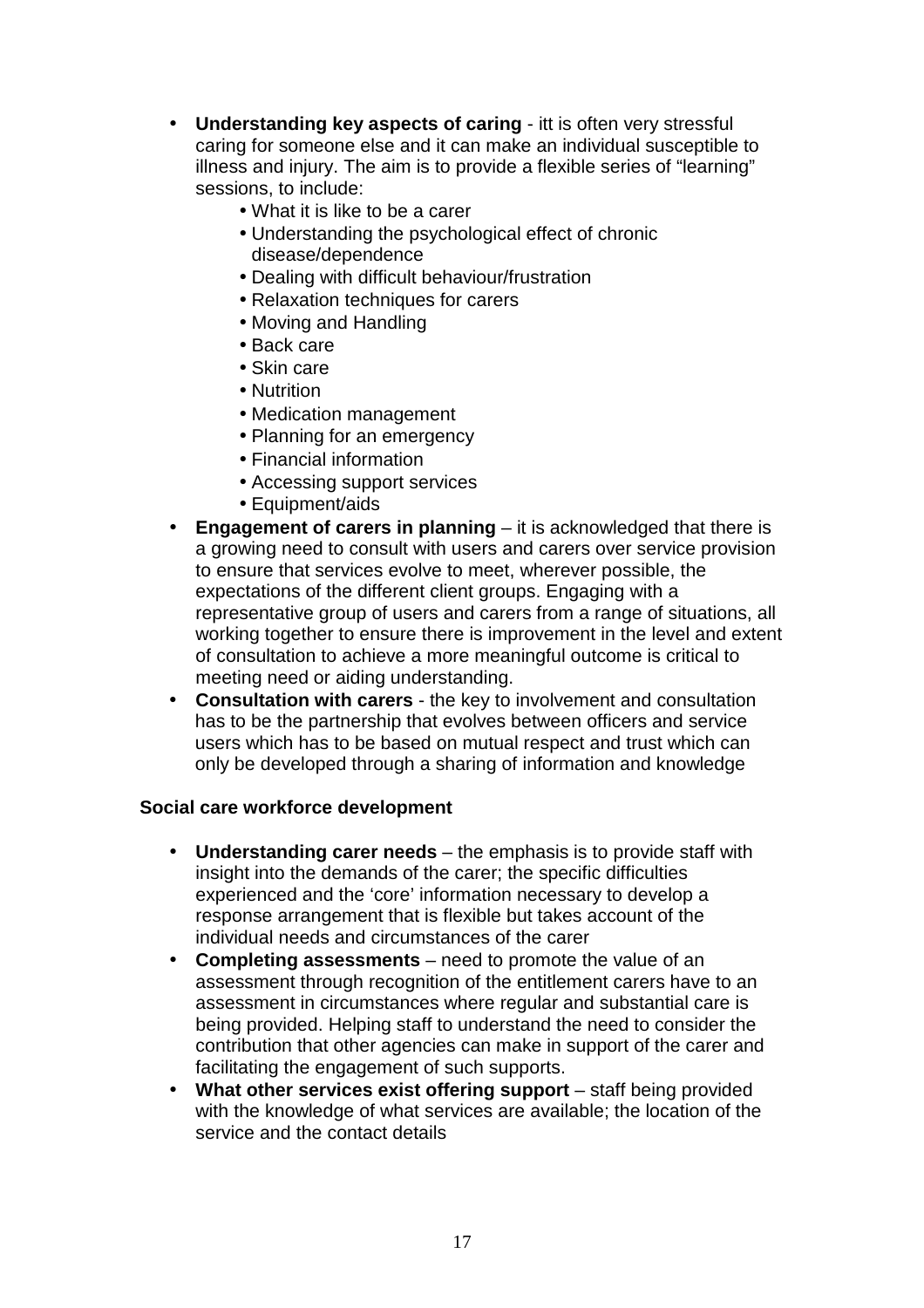| <b>Action Required</b>                                                                                                                                                   | <b>Action to date</b>                                                                                                                                                         | <b>Timescales</b> |
|--------------------------------------------------------------------------------------------------------------------------------------------------------------------------|-------------------------------------------------------------------------------------------------------------------------------------------------------------------------------|-------------------|
| Training for all health<br>professionals re family<br>carers and information<br>sources                                                                                  | It is hoped that this will<br>be central to the<br>strategy resulting from<br>the Carers Measure and<br>will seek to influence<br>this through the "task<br>and finish" group | 2012              |
| Local mapping exercise<br>to identify current<br>training programmes<br>and identify gaps                                                                                | Discussion with<br>Learning and<br>development Team<br>seeking to identify all<br>existing training<br>programmes which<br>could be of benefit to<br>carers                   | 2012              |
| Improve dementia<br>recognition and training<br>for carers through<br>stronger links with<br><b>Health, Social Services</b><br>and GPs                                   |                                                                                                                                                                               | 2013              |
| To develop a transition<br>pathway for young<br>carers into adult<br>services                                                                                            | Early discussion with<br>the Transition worker -<br>need to identify and<br>agree process                                                                                     | 2012              |
| Through joint training<br>using family carers,<br>health professionals are<br>trained and encouraged<br>to recognise the carer<br>as an expert partner and<br>co-worker. | Initial discussion with<br>Learning and<br>development Team<br>taken place                                                                                                    | 2013              |
| Ensure all carers have<br>the opportunity to<br>develop a training<br>support plan                                                                                       | This it is felt should be<br>part of the Carer<br>Assessment-<br>discussion with Team<br>Managers to be<br>arranged                                                           | February 2012     |
| Develop stronger<br>awareness among adult<br>services workers as to<br>the service needs of<br>young carers                                                              |                                                                                                                                                                               | 2012              |
| Develop positive<br>attitudes to caring<br>across all sectors and<br>ultimately across the<br>wider community                                                            |                                                                                                                                                                               | 2012 - 2013       |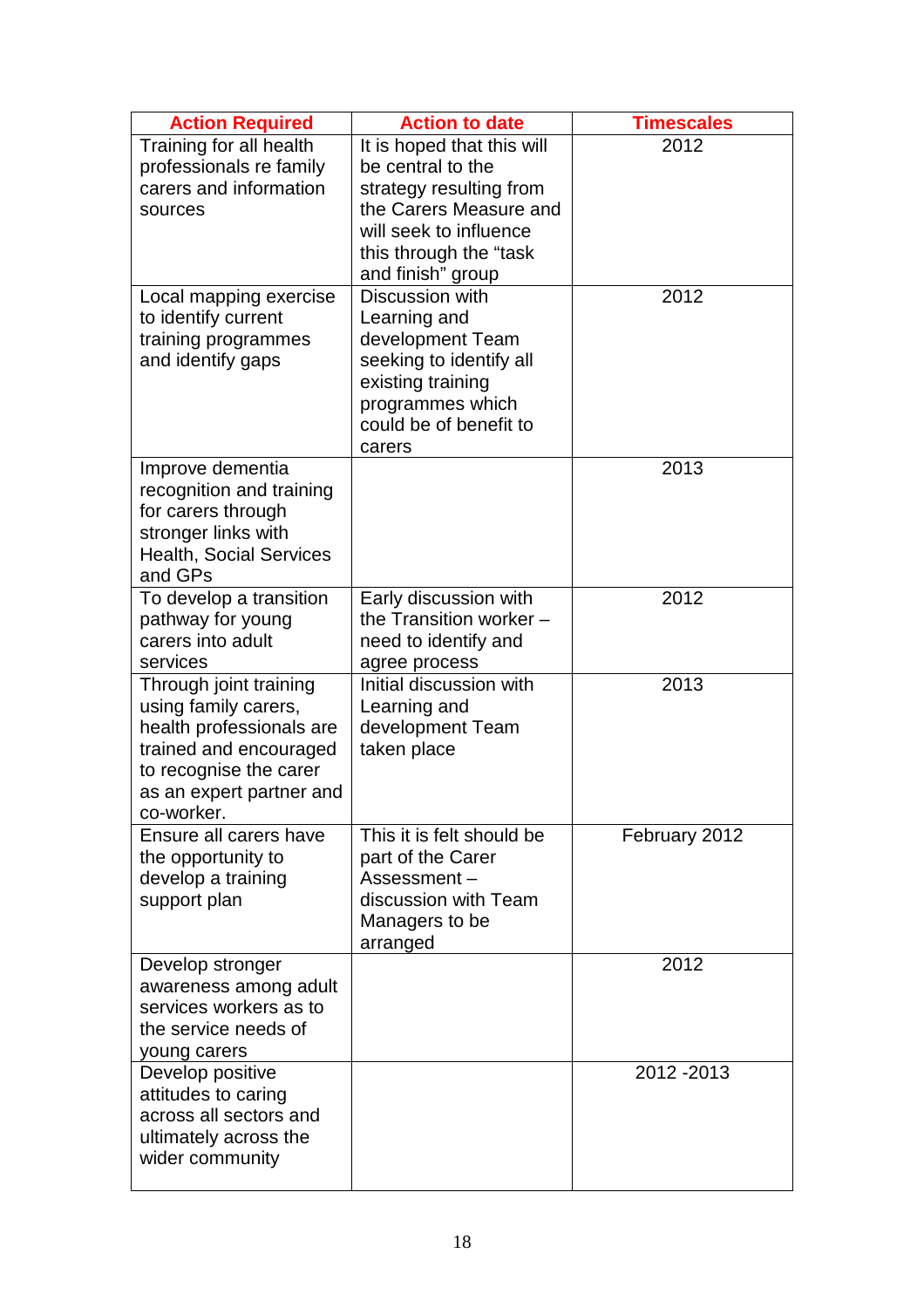| Training for all health<br>professionals re.<br>assessment process |                          | 2012                    |
|--------------------------------------------------------------------|--------------------------|-------------------------|
| and information                                                    |                          |                         |
| sources.                                                           |                          |                         |
| Train and develop peer                                             |                          | 2012 - 2013             |
| support and mentoring                                              |                          |                         |
| arrangements using                                                 |                          |                         |
| befriender service and                                             |                          |                         |
| past carers.                                                       |                          |                         |
| <b>Health Providers to be</b>                                      | Training has been        | Started and on-going in |
| given the same                                                     | provided to Support      | to 2012                 |
| information through                                                | <b>Workers operating</b> |                         |
| training in Carers'                                                | within the "Frailty"     |                         |
| Rights and                                                         | programme and will       |                         |
| Responsibilities.                                                  | continue                 |                         |

## **Signposting**

If care to the individual is working well and is consistent then the carer understandably feels valued and supported but too often there is conflict with different agencies and carers feel alone and then have to fight for their rights. This position needs to be changed and a co-ordinated approach is required to effectively meet the needs of carers. In order to achieve a cohesive system all agencies must seek to collaborate and determine the contribution that can be made from each agency to support the needs of the carer.

We need to ensure that services are delivered in a way that it is easy for carers to access so that carers have the opportunity to engage with the appropriate services which take account of their health, welfare, financial, emotional and social needs. To achieve this all agencies must consider how they can help facilitation to universal services such as employment, leisure, health care and education as well as specialist carer services.

In the absence of this contribution, health and social care services in the Borough will be placed under intolerable pressures in achieving the degree of support needed by carers.

In working collaboratively it should help all agencies to focus on improving the carers sense of heath and well-being and overall quality of life. If a collaborative approach can be effectively designed and delivered it will ease the carers worries about how they can access support in an emergency, whilst giving them greater insight and understanding of how their own individual needs can be attended to.

GPs are often the first port of call in asking for help and often primary care teams often do not know how or where to refer them for help. Having someone to talk to in the surgery would be helpful. Similarly, minimising the impact of the costs of caring on families by supporting carers to stay in or return to work is important as is the provision of good quality benefits advice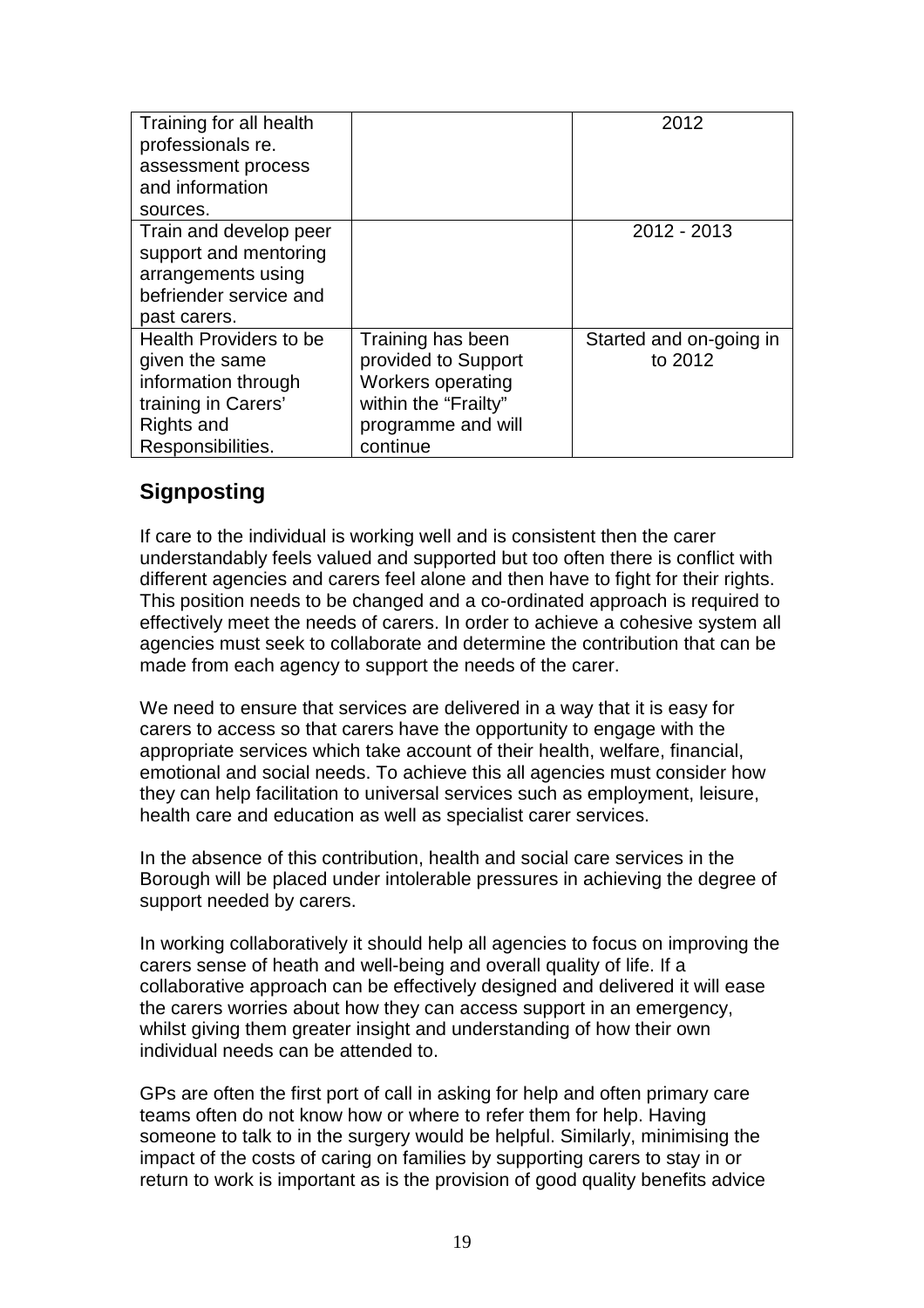and organising services for the cared for in such a way that the carer feels able to take advantage of leisure and recreational pursuits.

| <b>Action Required</b>              | <b>Action to date</b>   | <b>Timescales</b> |
|-------------------------------------|-------------------------|-------------------|
| Statutory agencies recognise the    | Carer Forum             | 2012              |
| important contribution carers       | established with        |                   |
| make and are therefore committed    | clear "Terms of         |                   |
| to working with them to identify    | Reference" to           |                   |
| how services can be developed       | specifically include    |                   |
| and delivered to meet their needs   | this action             |                   |
| Agencies identify gaps in           | Discussion with the     | On-going          |
| provision and work with             | <b>Carer Forum</b>      |                   |
| colleagues from across the          |                         |                   |
| statutory and voluntary sectors to  |                         |                   |
| look at ways of building support    |                         |                   |
| for carers                          |                         |                   |
| Initiatives to work more closely    | JCP involved in the     | On-going          |
| with Jobcentre Plus to improve the  | <b>Carer Forum</b>      |                   |
| help and advice available to        |                         |                   |
| carers wishing to re-enter the job  |                         |                   |
| market                              |                         |                   |
| Access to training and              | No formal process       | 2012              |
| employment. Promotion of Job        | established             |                   |
| and volunteering opportunities to   |                         |                   |
| facilitate re-entry into job market |                         |                   |
| Support for carers in employment    |                         | 2012 - 2013       |
| by encouraging employers to         |                         |                   |
| adopt more carer friendly           |                         |                   |
| employment policies                 |                         |                   |
| Health to provide regular check     | Initial discussion at   | 2012 - 2013       |
| ups and advice to carers on how     | the "Health & Well-     |                   |
| to manage their health better.      | Being" partnership      |                   |
| Good quality information and        | Arrangements to be      | 2012              |
| benefits checks to be available     | established             |                   |
| across the Borough and made         |                         |                   |
| available routinely to carers       |                         |                   |
| Access to emotional support and     | No formal process       | 2012 - 2013       |
| counselling to include those        | exists                  |                   |
| whose care role has come to an      |                         |                   |
| end                                 |                         |                   |
| Access to services to relieve       | Access to Leisure       |                   |
| stress and facilitate exercise and  | Services through        | 2011              |
| or relaxation                       | the GP referral         |                   |
|                                     | scheme has been         |                   |
|                                     | agreed                  |                   |
| Assisting carers so that their      | <b>Social Workers</b>   | On -going         |
| health is not adversely affected by | encouraged to           |                   |
| their caring duties.                | focus on this in any    |                   |
|                                     | <b>Carer Assessment</b> |                   |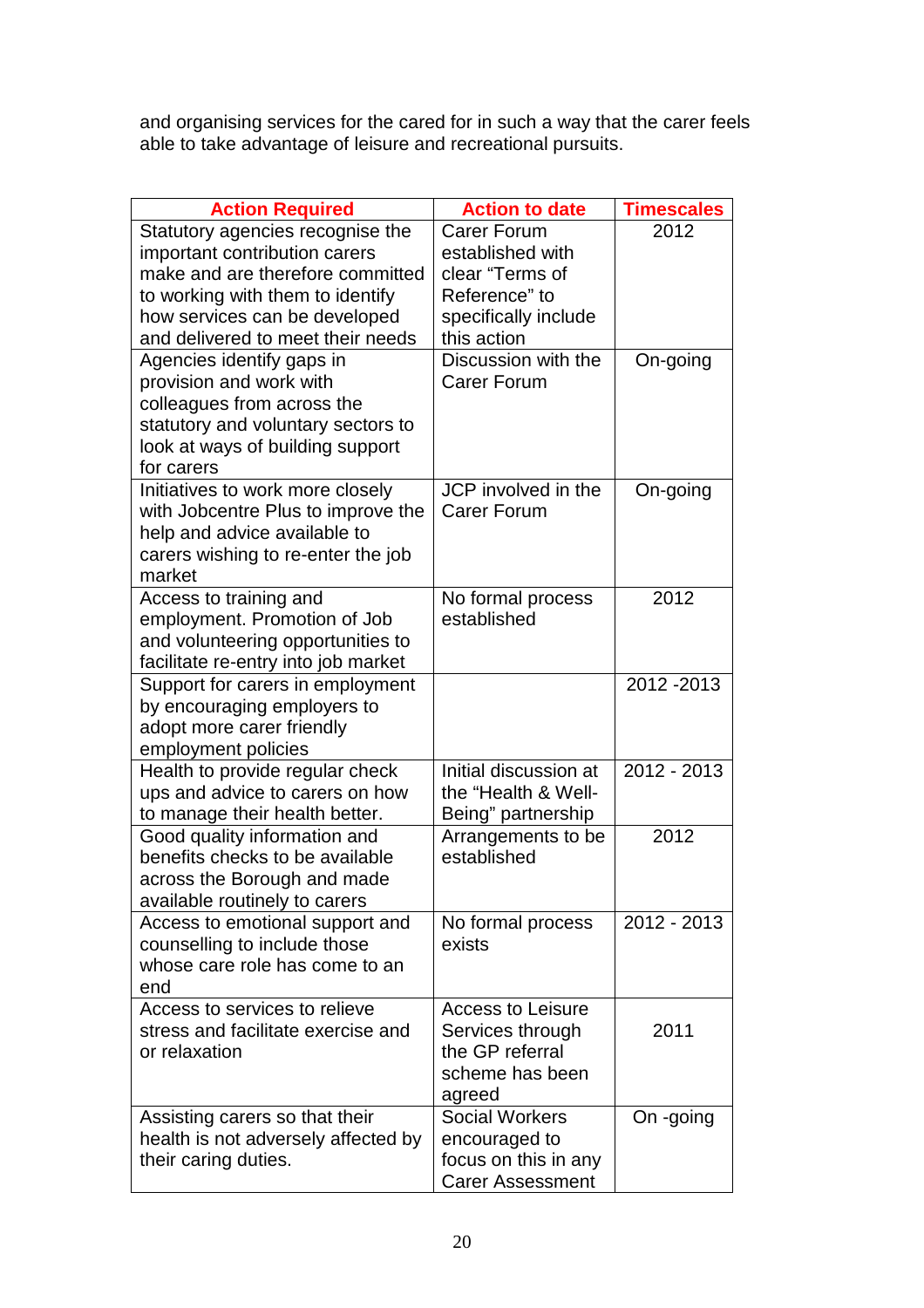## **Service Provision – an integrated approach**

There is an urgent need to identify the type and range of services that are required to support both the cared for person and the carer. There is also a need for Providers to work more closely together in order to avoid competition and duplication of services. In order to achieve this each organisation needs to understand the specific functions and boundaries of their work and the arrangements to engage other Providers who may be able to offer a different, complementary and more appropriate type of service in meeting the needs of the carer.

To better enable the collaboration and integrated practices, Providers need to work within close proximity of one another, preferably the same building or have developed good, meaningful, electronic working links. The Local Authority will seek to create such a working environment within a "one stop" shop model.

Carers need to be at the centre of any determination of service need and in taking full and proper account of their needs the statutory bodies will organise regular meetings to ensure continuous dialogue and consultation with carers exists. To support this dialogue, there needs to be a focus on the needs of key and distinct groups so that the advice and the support is available following diagnosis of a deteriorating medical condition (for example, dementia). This, it is felt, is critical in aiding understanding, before structuring service provision to meet need.

It is felt that the **Essential requirements** which should be in place for all carers support services are:

- Carers are involved in the organisation
- The service works in partnership with all local agencies
- The service is clear about its principles, aims and how these will be delivered and monitored
- All staff are appropriately trained and monitored
- Support multi-agency working to provide more tailored services
- Introduce and monitor standards for performance such as waiting times for provision of service after assessment
- Contract for provision of quality services, with regular monitoring of Performance Indicators and inclusion of carers in the process
- Provide choice and equality of service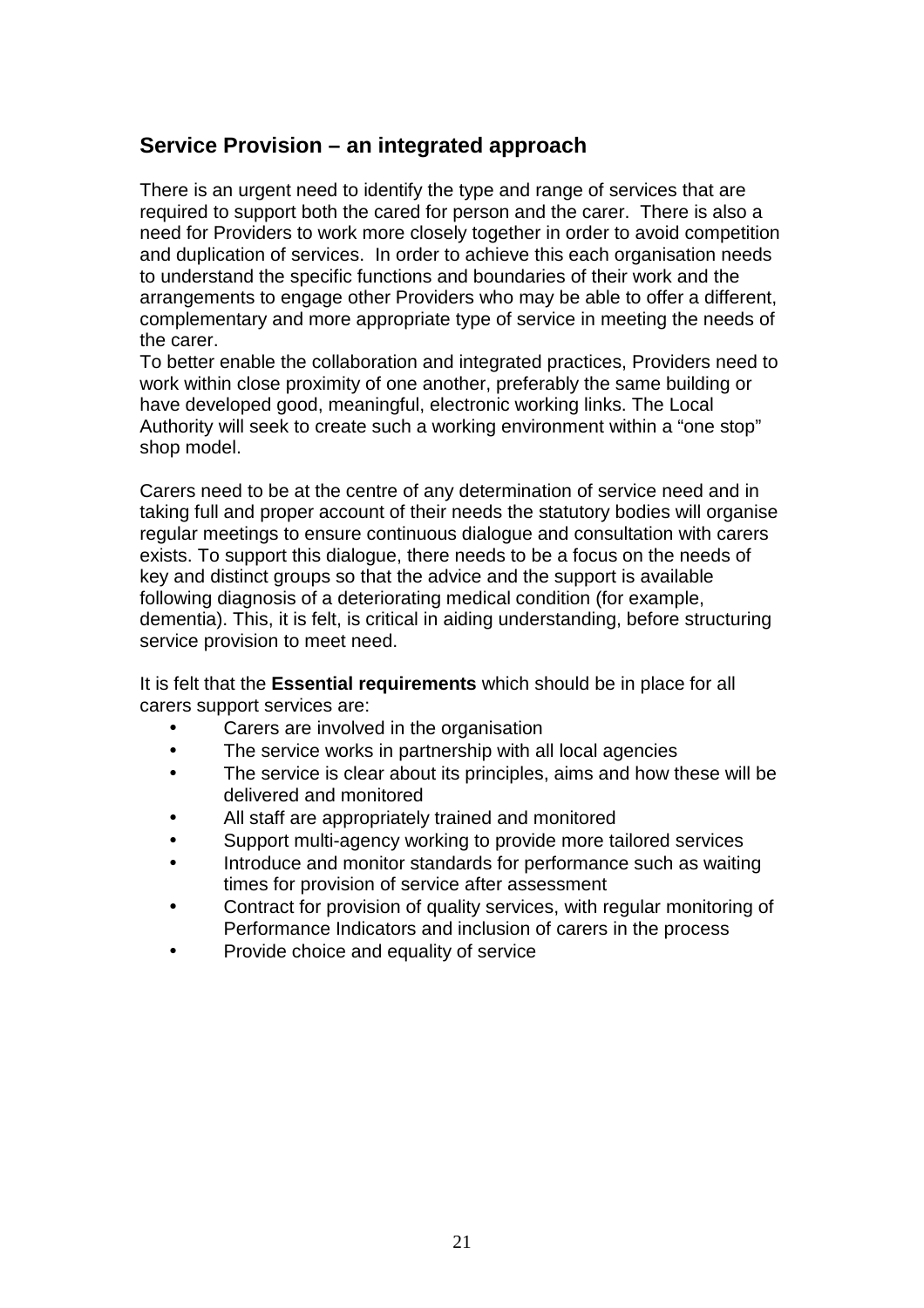| <b>Action Required</b>                | <b>Action to date</b>       | <b>Timescales</b> |
|---------------------------------------|-----------------------------|-------------------|
| Identify the contribution             | Constantly seeking to       | On-going          |
| other statutory and                   | improve services            |                   |
| voluntary agencies can                | through the Carer           |                   |
| make in support of                    | Forum and Regional          |                   |
| carers                                | <b>Carer LIN</b>            |                   |
| Barriers will be                      | Real efforts taken to       | On-going          |
| highlighted and plans                 | fully engage Providers      |                   |
| adopted to ensure                     | in discussions and          |                   |
| Providers work together.              | actions relating to         |                   |
|                                       | service developments        |                   |
| Develop a partnership                 |                             | 2012              |
| guide with all                        |                             |                   |
| contributing agencies                 |                             |                   |
| and where possible                    |                             |                   |
| protocols to be agreed                |                             |                   |
| on what is available for              |                             |                   |
| the benefit of carers                 |                             |                   |
| Facilitate access to                  | Need to develop a Carer     | 2012              |
| those services that are               | pathway so that all are     |                   |
| identified as important to            | clear what is available     |                   |
| the Carer<br>Full account to be taken | Discussions to take         | 2012              |
| of issues and needs                   |                             |                   |
| identified within carer               | place with Caerphilly       |                   |
| assessments and relate                | over joint<br>commissioning |                   |
| to commissioning                      | arrangements based on       |                   |
| arrangements                          | the amalgamation            |                   |
| Where new or additional               | Tools to be established     | 2012              |
| resources have been                   |                             |                   |
| generated the benefits                |                             |                   |
| are to be evaluated to                |                             |                   |
| determine effectiveness               |                             |                   |
| Contracts to reflect the              |                             | 2012 - 2013       |
| need for regular and                  |                             |                   |
| reliable updates on the               |                             |                   |
| actions taken and the                 |                             |                   |
| outcomes achieved, in a               |                             |                   |
| common format, against                |                             |                   |
| the range of services                 |                             |                   |
| provided                              |                             |                   |

## **Carers Network**

Carers need the opportunity to meet with other carers to share and learn from their respective experiences. The social isolation experienced by carers is of great concern and efforts need to be made to remedy such concerns. It is felt the development of a carers centre would serve as a catalyst to aid interaction with the following service elements being made available: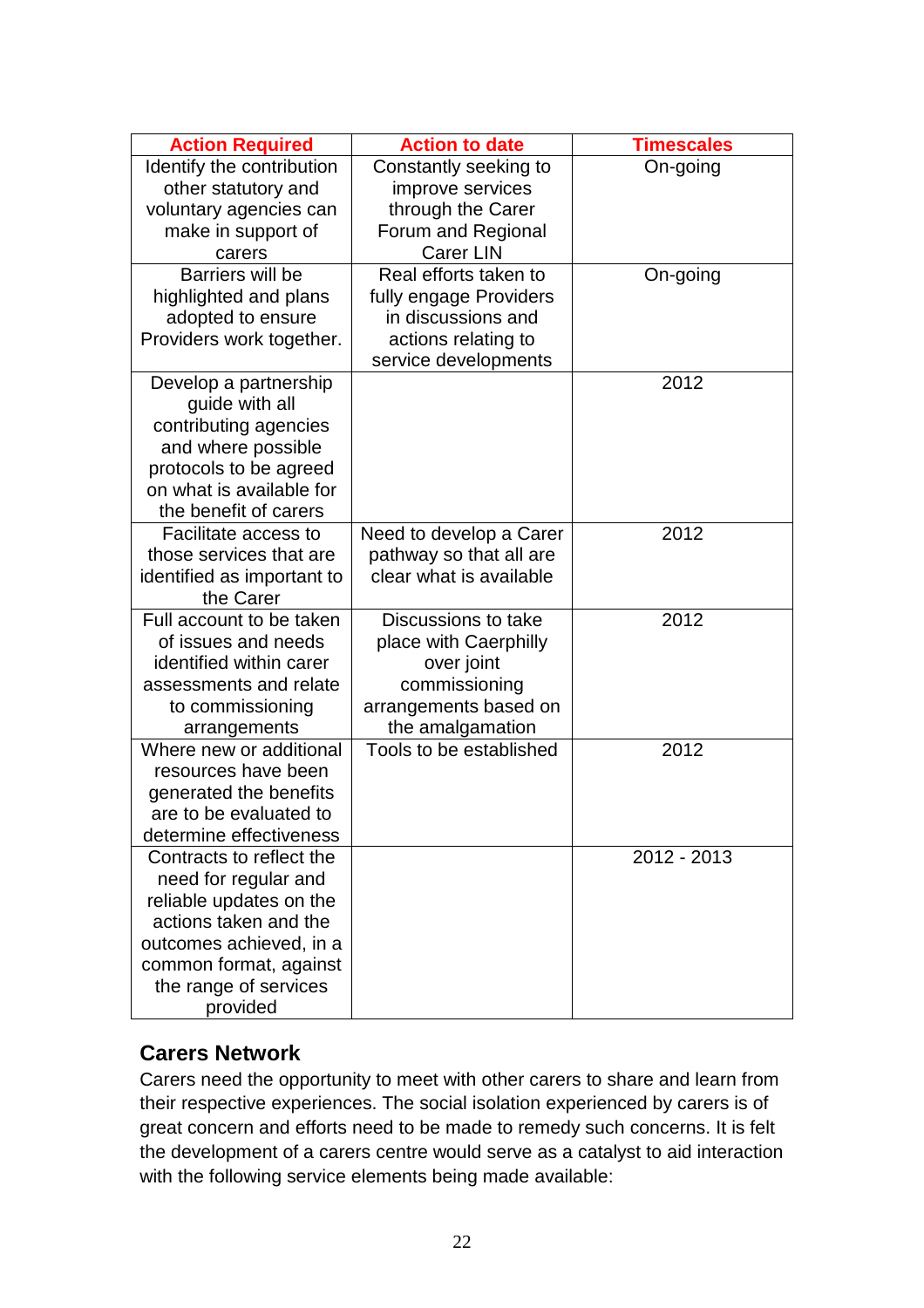- **"Drop-in" café** opportunity for carers to enter the service and feel comfortable in the knowledge that the service has a relaxed social focus as well as a 'professional' perspective
- **Carer support group meetings** recognition that carer's groups can be a great source of support and offer time and opportunity for carers to speak to other carers about experiences, issues and solutions
- **Group discussions** the emphasis should be to enable people to meet others with similar needs and identify how they can support one another; meeting like-minded people; how they can access and used local facilities; developing wider social networks.
- **Providing information** there is a need to ensure that all carers have the opportunity to access consistent, high quality information. A carer can feel very alone, and uncertain who to ask advice from and they need opportunities to discuss problems with care professionals and with peers.
- **Time out** offering an environment where carers can (when time permits) get away from their normal duties and sit and relax and meet others who share similar caring responsibilities or interests

| impact in helping people to develop their community networks. These are: |
|--------------------------------------------------------------------------|
| The following service elements have been identified as having a positive |

| <b>Action required</b>                               | <b>Action to date</b>      | <b>Timescales</b> |
|------------------------------------------------------|----------------------------|-------------------|
| Better co-ordination and                             | A pathways document is     | 2012              |
| use of local services                                | to be developed            |                   |
| and facilities                                       |                            |                   |
| Develop a directory of                               | This will be a focus for   | 2012              |
| facilities that will enable                          | the befriending initiative |                   |
| carers to identify                                   |                            |                   |
| opportunities for                                    |                            |                   |
| engagement in                                        |                            |                   |
| developing their own                                 |                            |                   |
| social networks                                      |                            |                   |
| Organise carers support                              | This is a main focus for   | On-going          |
| groups to enable                                     | Age Cymru who are one      |                   |
| individuals to meet and                              | of our contracted          |                   |
| share experiences with                               | partners                   |                   |
| others who have similar                              |                            |                   |
| issues and needs                                     |                            | 2013              |
| Educate the general                                  |                            |                   |
| population on the                                    |                            |                   |
| demands of caring and                                |                            |                   |
| how they could assist to<br>"make things different". |                            |                   |
| Develop respite facilities                           | Respite exists in various  | 2012              |
| to enable carers to have                             | forms and further efforts  |                   |
| "time out" in the                                    | are continuing to extend   |                   |
| confidence that the                                  | this                       |                   |
| cared for person's                                   |                            |                   |
|                                                      |                            |                   |
| needs will be fully met                              |                            |                   |